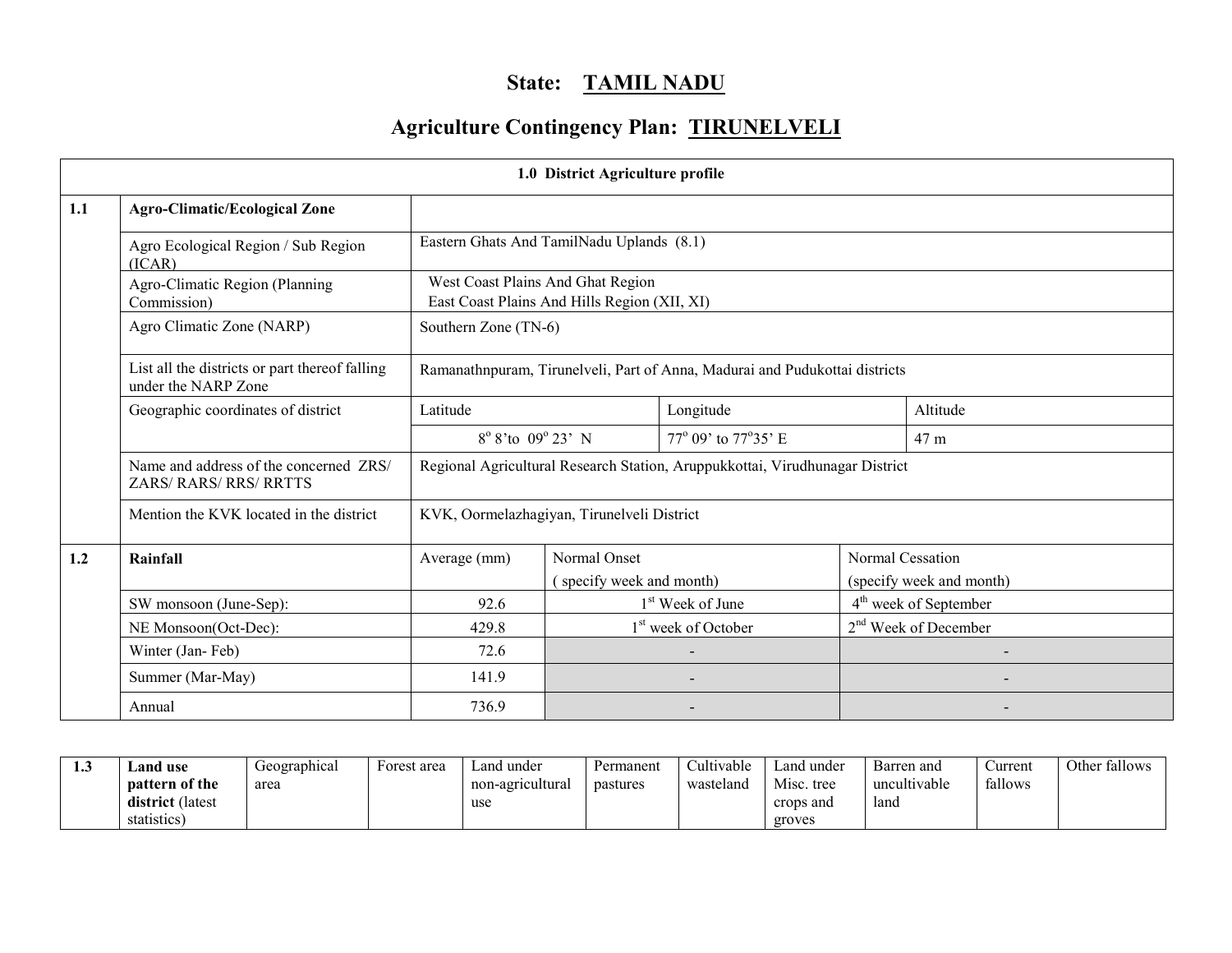| Area $(000)$ '<br><sub>na</sub> | 670.6 | 120.8 | 104.1 | $\sim\cdot$ . | . | ິບ<br>$\overline{\phantom{a}}$ | 30.8 | 26.3 | $\epsilon$<br>$\sim$<br>10/3 |
|---------------------------------|-------|-------|-------|---------------|---|--------------------------------|------|------|------------------------------|
|                                 |       |       |       |               |   |                                |      |      |                              |

| 1, 4 | <b>Major Soils</b>                  | Area ('000 ha) | Percent $(\% )$ of total |
|------|-------------------------------------|----------------|--------------------------|
|      | Very Deep to deep Black soils       | 235            | 38                       |
|      | Very Deep to deep Red soils         | 149            | 24                       |
|      | Moderate deep /shallow Black soils  | 92             | 15                       |
|      | Moderate deep/shallow Red soils     | 22             | 4                        |
|      | Shallow to very shallow black soils | 36             | <sub>(</sub>             |
|      | Others                              | 77             | 12                       |
|      |                                     | 615            | <b>100</b>               |
|      | <b>Agricultural land use</b>        | Area ('000 ha) | Cropping intensity %     |
| 1.5  | Net sown area                       | 175.1          |                          |
|      |                                     |                | 119.1                    |
|      | Area sown more than once            | 33.4           |                          |
|      |                                     |                |                          |
|      | Gross cropped area                  | 208.5          |                          |
|      |                                     |                |                          |

| Irrigation                   | Area ('000 ha)          |                          |          |  |  |  |  |  |  |
|------------------------------|-------------------------|--------------------------|----------|--|--|--|--|--|--|
| Net irrigated area           | 118.4                   |                          |          |  |  |  |  |  |  |
| Gross irrigated area         | 145.7                   |                          |          |  |  |  |  |  |  |
| Rainfed area                 | 56.7                    |                          |          |  |  |  |  |  |  |
| <b>Sources of Irrigation</b> | Number                  | Area ('000 ha)           | $%$ area |  |  |  |  |  |  |
| Canals                       | Thamirabarani Canal fed | 20.2                     | 17.2     |  |  |  |  |  |  |
| Tanks                        | 2172                    | 47.8                     | 40.7     |  |  |  |  |  |  |
| Open wells                   | 82718                   | $\overline{\phantom{a}}$ |          |  |  |  |  |  |  |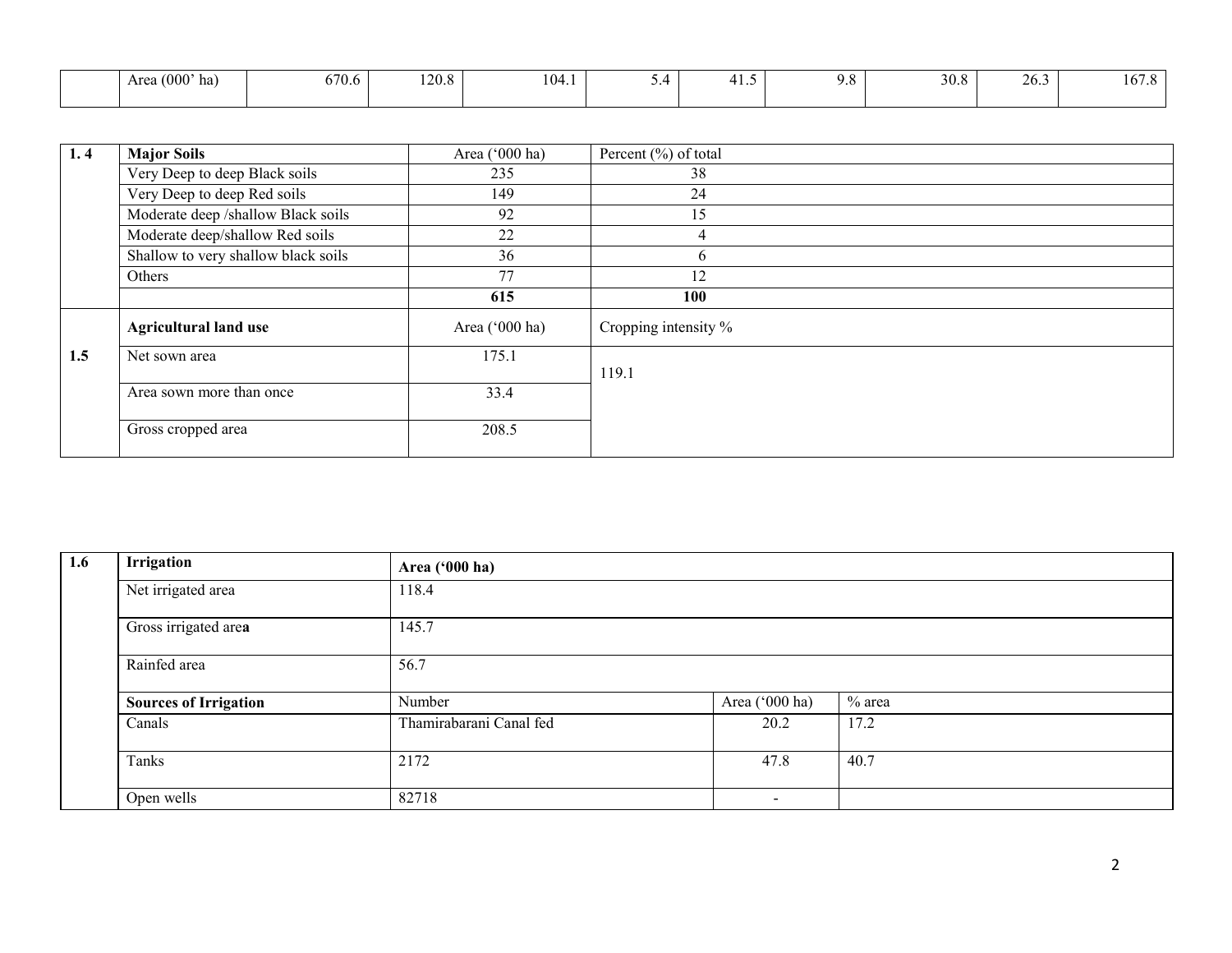| Bore wells                       | 191                | 0.9                      | 0.7                                                 |
|----------------------------------|--------------------|--------------------------|-----------------------------------------------------|
| Lift irrigation                  |                    |                          |                                                     |
| Other sources (Tube well)        | 502                | 0.1                      | 0.2                                                 |
| Total                            |                    | 69.2                     | 60.5                                                |
| Pumpsets                         | 24817              |                          |                                                     |
| Micro-irrigation                 |                    | 500                      |                                                     |
| Groundwater availability and use | No. of blocks      | $%$ area                 | Quality of water                                    |
| Over exploited                   | 4                  | 36                       | Salinity level: 66 % good, 27% moderate and 7% poor |
| Critical                         |                    | $\overline{\phantom{0}}$ | Residual Sodium Carbonate: 95% good and 5% moderate |
| Semi-critical                    |                    | 45                       | Sodium Adsorption Ratio:99 % good                   |
| Safe                             | 10                 | 91                       |                                                     |
| Wastewater availability and use  | Data not available |                          |                                                     |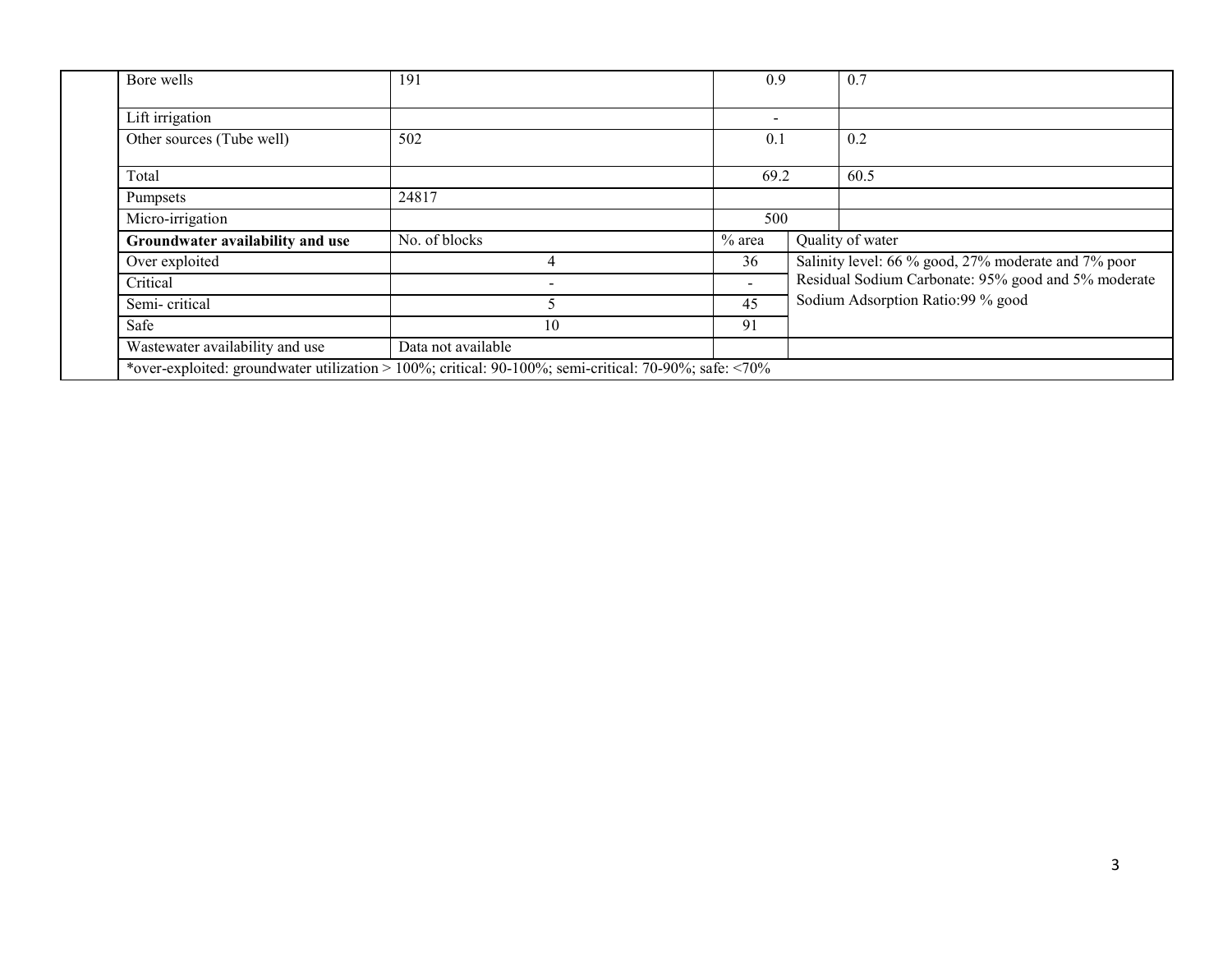## Area under major field crops & horticulture etc.

| 1.7 |                | <b>Major Field Crops cultivated</b> |                   |         |                  | Area ('000 ha) |               |              |  |  |
|-----|----------------|-------------------------------------|-------------------|---------|------------------|----------------|---------------|--------------|--|--|
|     |                |                                     | <b>Kharif</b>     |         |                  | Rabi           | <b>Summer</b> | <b>Total</b> |  |  |
|     |                |                                     | <b>Irrigated</b>  | Rainfed | <b>Irrigated</b> | Rainfed        |               |              |  |  |
|     | -1             | Paddy                               | 22.5              | ÷.      | 64.7             | $\sim$         | 4597          | 91.8         |  |  |
|     | $\overline{2}$ | Black gram                          | 0.2               | 3.9     | 0.6              | 12.8           |               | 17.7         |  |  |
|     | 3              | Maize                               | 0.3               | 0.0     | 0.2              | 2.3            |               | 8.7          |  |  |
|     | 4              | Sugarcane                           | 3.7 (Planted)     |         | 1.7<br>(Ratoon)  |                |               | 5.4          |  |  |
|     | $\sqrt{5}$     | Cotton                              | 2.1               | 0.1     | 3.0              | 1.3            |               | 4.3          |  |  |
|     | 6              | Sorghum (Sorghum)                   | 1.4               | 0.3     | 0.1              | 0.1            | $\sim$        | 2.0          |  |  |
|     | 7              | Bajra (Bajra)                       | 0.0               |         | 0.1              | 0.5            |               | 0.6          |  |  |
|     |                | Horticulture crops - Fruits         |                   |         |                  | Total area     |               |              |  |  |
|     |                | Banana                              |                   |         |                  | 8.1            |               |              |  |  |
|     | $\overline{2}$ | Mango                               |                   |         |                  | 4.6            |               |              |  |  |
|     | 3              | Guava                               |                   |         |                  | 0.3            |               |              |  |  |
|     | 4              | Sapota                              |                   |         |                  | 0.2            |               |              |  |  |
|     | 5              | Lemon                               |                   |         |                  | 1.9            |               |              |  |  |
|     | 6              | Amla                                |                   |         |                  | 1.4            |               |              |  |  |
|     | $\overline{7}$ | Citrus                              | 17.0              |         |                  |                |               |              |  |  |
|     |                |                                     | <b>Total area</b> |         |                  |                |               |              |  |  |
|     |                | Vegetable                           |                   |         |                  | 3.9            |               |              |  |  |
|     | $\overline{2}$ | <b>Flowers</b>                      |                   |         |                  | 1.6            |               |              |  |  |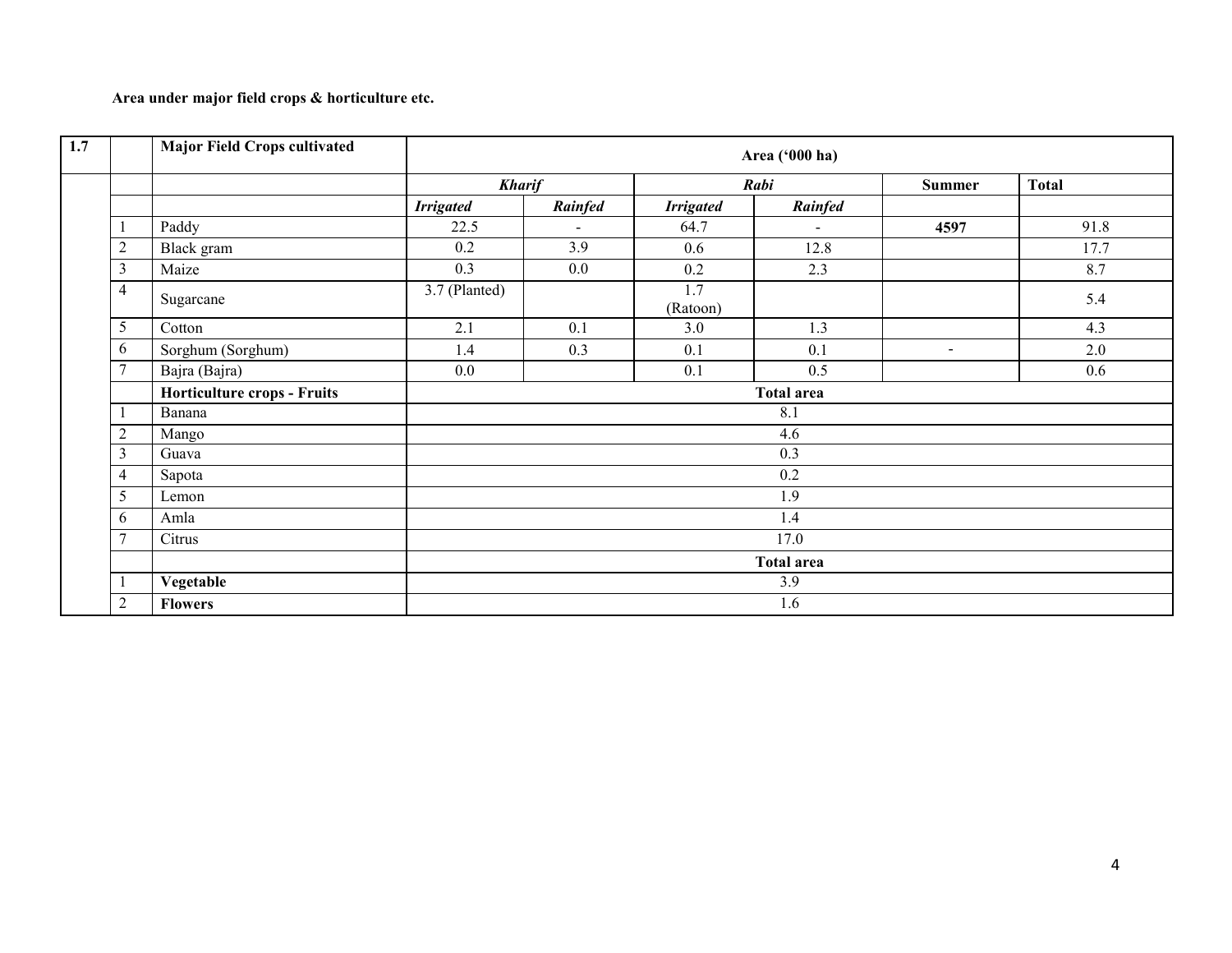|                | <b>Medicinal and Aromatic crops</b> | <b>Total area</b> |
|----------------|-------------------------------------|-------------------|
|                | Chillies                            | 2.0               |
| $\overline{c}$ | Tamarind                            | 0.1               |
| 3              | Clove                               | 0.1               |
| 4              | Currey leaf                         | 0.05              |
| 5              | Senna                               | $0.01\,$          |
|                | <b>Plantation crops</b>             | Total area        |
|                | Cashew                              | 5.0               |
| $\mathfrak{2}$ | Tea                                 | 0.8               |
| 3              | Arecanut                            | 0.1               |
| 4              | coffee                              | 0.03              |
| 5              | Coconut                             | 0.002             |
|                | <b>Fodder crops</b>                 | <b>Total area</b> |
|                | Sorghum                             | 5.031             |
| $\mathfrak{2}$ | Subha grass                         | 0.087             |
| 3              | Giniya grass                        | 0.002             |
| 4              | Korai grass                         | 0.009             |
| 5              | Feeder grass                        | 0.021             |
|                | Total fodder crop area              | 5.1               |
|                | <b>Grazing land</b>                 |                   |
|                | Sericulture etc                     | 0.022             |
|                | <b>Others (Specify)</b>             |                   |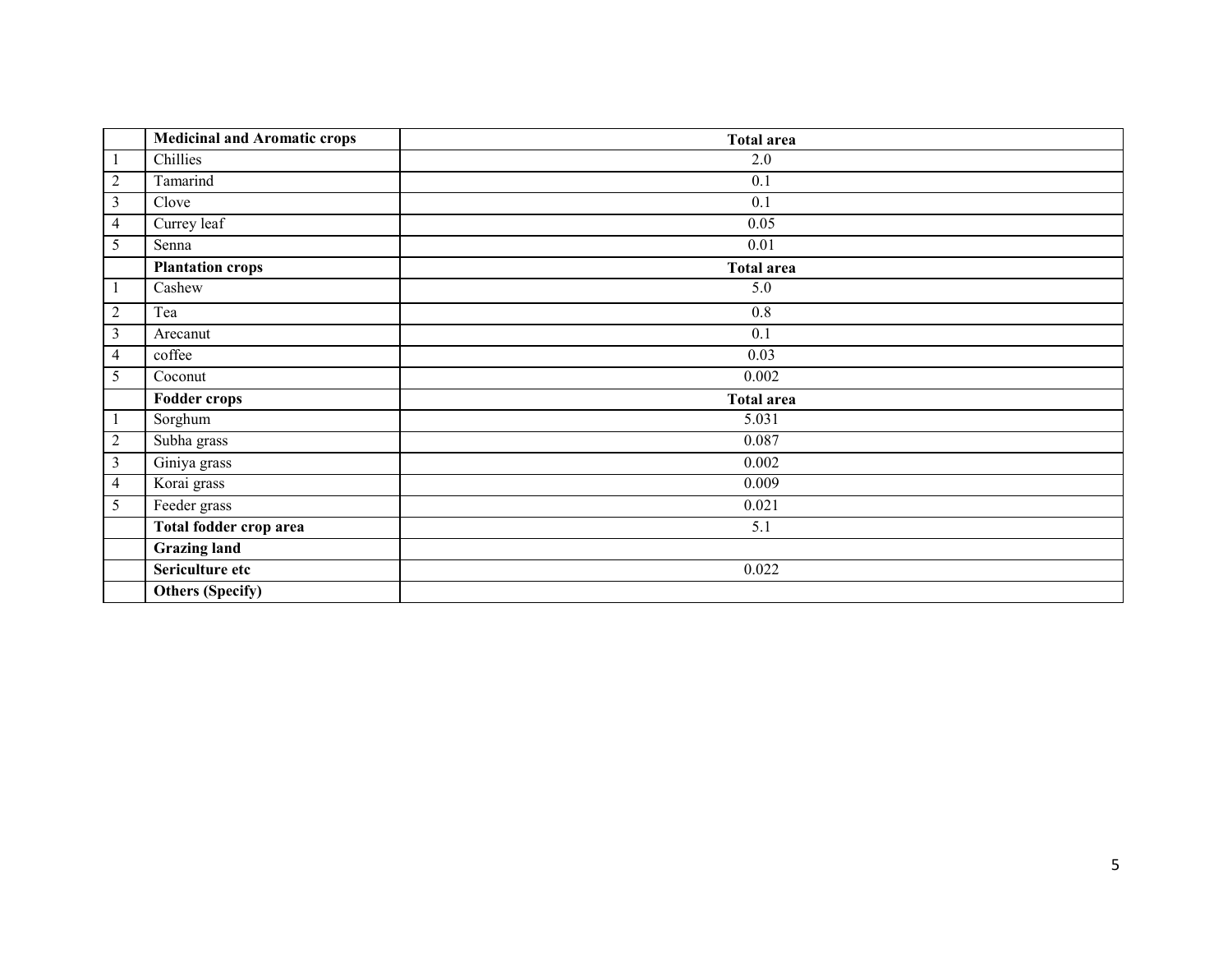| 1.8 | Livestock                                      | <b>Male ('000)</b> | Female ('000) | Total $(900)$ |
|-----|------------------------------------------------|--------------------|---------------|---------------|
|     | Non descriptive Cattle (local low yielding)    | 41.1               | 101.7         | 142.9         |
|     | Crossbred cattle                               | 89.7               | 271.6         | 361.4         |
|     | Non descriptive Buffaloes (local low yielding) |                    |               | 114.7         |
|     | <b>Graded Buffaloes</b>                        |                    |               |               |
|     | Goat                                           |                    |               | 461.3         |
|     | Sheep                                          |                    |               | 1222.3        |
|     | Others (Camel, Pig, Yak etc.)                  |                    |               | 12.7          |
|     | Commercial dairy farms (Number)                |                    |               |               |

| 1.9  | Poultry                                                 |       |                                  |                        | No. of farms       |                                          | Total No. of birds ('000)                              |                                                |                        |  |
|------|---------------------------------------------------------|-------|----------------------------------|------------------------|--------------------|------------------------------------------|--------------------------------------------------------|------------------------------------------------|------------------------|--|
|      | Commercial                                              |       |                                  |                        |                    |                                          | 497.4                                                  |                                                |                        |  |
|      | Backyard                                                |       |                                  | 721.1                  |                    |                                          |                                                        |                                                |                        |  |
| 1.10 | Fisheries (Data source: Chief Planning Officer)         |       |                                  |                        |                    |                                          |                                                        |                                                |                        |  |
|      | A. Capture                                              |       |                                  |                        |                    |                                          |                                                        |                                                |                        |  |
|      | i) Marine (Data Source:<br><b>Fisheries Department)</b> |       | No. of fishermen<br><b>Boats</b> |                        | <b>Nets</b>        |                                          |                                                        | <b>Storage facilities</b><br>(Ice plants etc.) |                        |  |
|      |                                                         |       |                                  | Mechanized             | Non-<br>mechanized | Mechanized<br>(Trawl nets,<br>Gill nets) | Non-mechanized<br>(Shore Seines,<br>Stake & trap nets) |                                                |                        |  |
|      |                                                         | 20210 |                                  |                        | 1191               | 21062                                    | 1388                                                   |                                                | 3                      |  |
|      | ii) Inland (Data Source:                                |       | No. Farmer owned ponds           |                        |                    | <b>No. of Reservoirs</b>                 |                                                        | No. of village tanks                           |                        |  |
|      | <b>Fisheries Department)</b>                            |       | Nil                              |                        |                    | 12                                       |                                                        | 2249                                           |                        |  |
|      | <b>B.</b> Culture                                       |       |                                  |                        |                    |                                          |                                                        |                                                |                        |  |
|      |                                                         |       |                                  | Water Spread Area (ha) |                    | Yield (t/ha)                             |                                                        |                                                | Production ('000 tons) |  |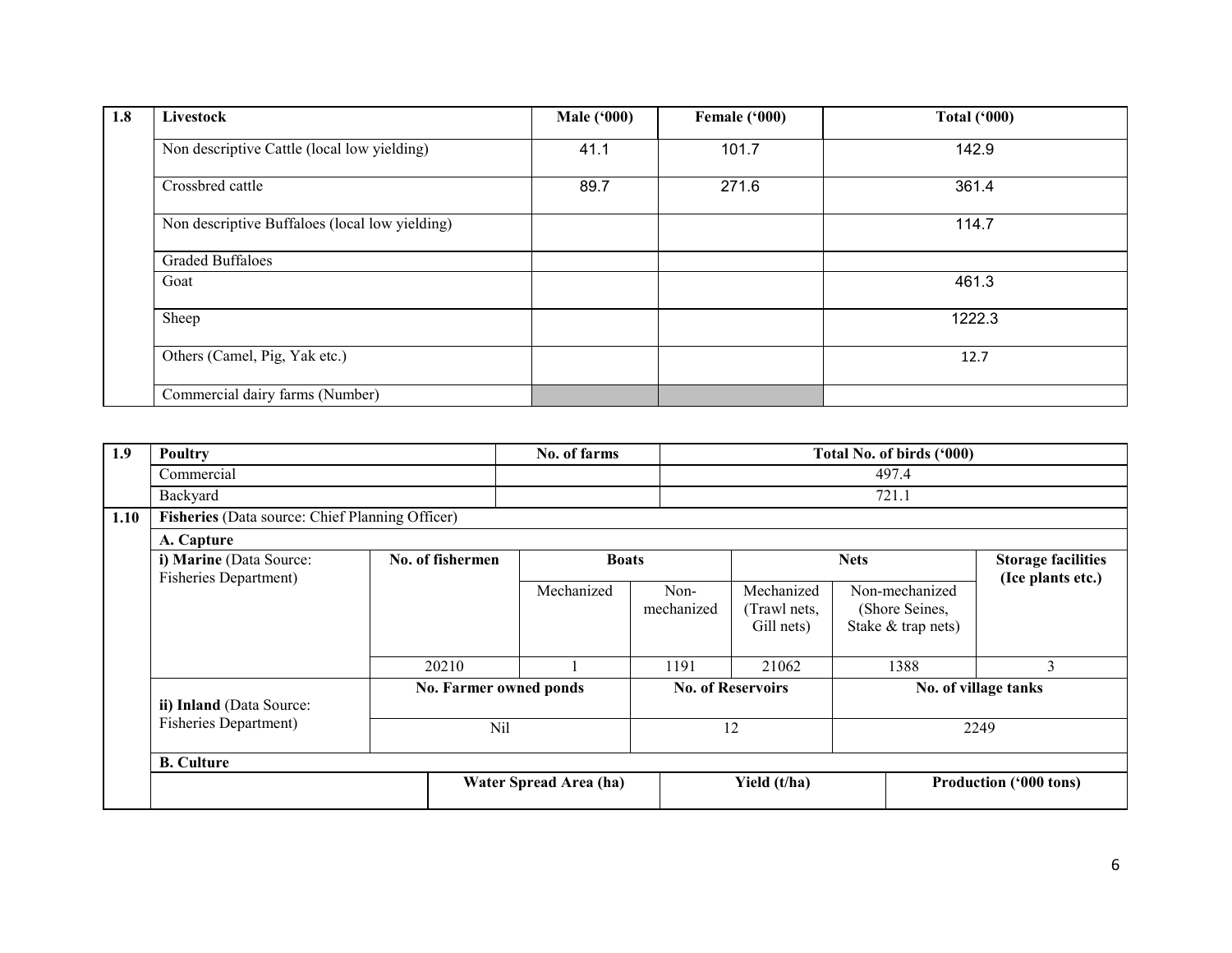| i) Brackish water | $\cdots$ | $-- -$  | $---$     |  |  |
|-------------------|----------|---------|-----------|--|--|
| ii) Fresh water   | 12053    | $- - -$ | 1187 tons |  |  |
| <b>Others</b>     |          |         |           |  |  |

| 1.1            | <b>Production and</b>                                                             |                       | Kharif                  |                             | Rabi                    |                             | <b>Summer</b>           | <b>Total</b>        |                         |
|----------------|-----------------------------------------------------------------------------------|-----------------------|-------------------------|-----------------------------|-------------------------|-----------------------------|-------------------------|---------------------|-------------------------|
| $\mathbf{1}$   | <b>Productivity of</b><br>major crops (Average<br>of last 3 years: 2006,<br>07,08 | Production<br>(000 t) | Productivity<br>(kg/ha) | Production<br>$(^{o}000 t)$ | Productivity<br>(kg/ha) | Production<br>$(^{o}000 t)$ | Productivity<br>(kg/ha) | Production ('000 t) | Productivity<br>(kg/ha) |
|                | Paddy                                                                             | 69                    | 3898                    | 221                         | 4327                    | 13.8                        | 3757                    | 303.5               | 4193                    |
| $\overline{c}$ | Sorghum (Jowar)                                                                   |                       | 3926                    |                             | 940                     |                             |                         | 5.3                 | 3265                    |
| 3              | Bajra (Bajra)                                                                     |                       | 3191                    |                             | 1414                    |                             |                         | 1.4                 | 1765                    |
| 4              | Ragi                                                                              |                       | 3458                    |                             | 1362                    |                             |                         | 0.8                 | 3438                    |
| 5              | Maize                                                                             |                       |                         |                             |                         |                             |                         | 10.0                | 2682                    |
| 6              | Black gram                                                                        |                       |                         |                             |                         |                             |                         | 7.3                 | 577                     |
| $\overline{7}$ | Green gram                                                                        |                       |                         |                             |                         |                             |                         | 4.2                 | 696                     |
| 8              | Cotton                                                                            |                       | 418                     |                             | 255                     |                             |                         | 1706                | 488                     |
| 9              | Sugarcane                                                                         |                       |                         |                             |                         |                             |                         | 395                 | 123000                  |
|                | <b>Major Horticultural</b><br>crops                                               |                       |                         |                             |                         |                             |                         |                     |                         |
|                | Banana                                                                            |                       |                         |                             |                         |                             |                         | 374                 |                         |
| $\overline{c}$ | Mango                                                                             |                       |                         |                             |                         |                             |                         | 16.1                |                         |
| 3              | Guava                                                                             |                       |                         |                             |                         |                             |                         | 4.3                 |                         |
| $\overline{4}$ | Sapota                                                                            |                       |                         |                             |                         |                             |                         | 6.7                 |                         |
| 5              | Lemon                                                                             |                       |                         |                             |                         |                             |                         | 4.90                |                         |
| 6              | Amla                                                                              |                       |                         |                             |                         |                             |                         | 20.6                |                         |
| $\overline{7}$ | Onion                                                                             |                       |                         |                             |                         |                             |                         | 25.70               |                         |
| 8              | Tomato                                                                            |                       |                         |                             |                         |                             |                         | 9.10                |                         |

| 1.12<br>Sowing window for 5<br>major crops (start and<br>end of sowing period) |                | Paddy | Cotton | Jowar                                         | <b>Maize</b> | Bajra                           |
|--------------------------------------------------------------------------------|----------------|-------|--------|-----------------------------------------------|--------------|---------------------------------|
|                                                                                | Kharif-Rainfed |       |        | <sup>st</sup> week of June to 4 <sup>th</sup> | $\sim$       | 1 <sup>st</sup> week of June to |
|                                                                                |                |       |        | week of July                                  |              | $4th$ week of July              |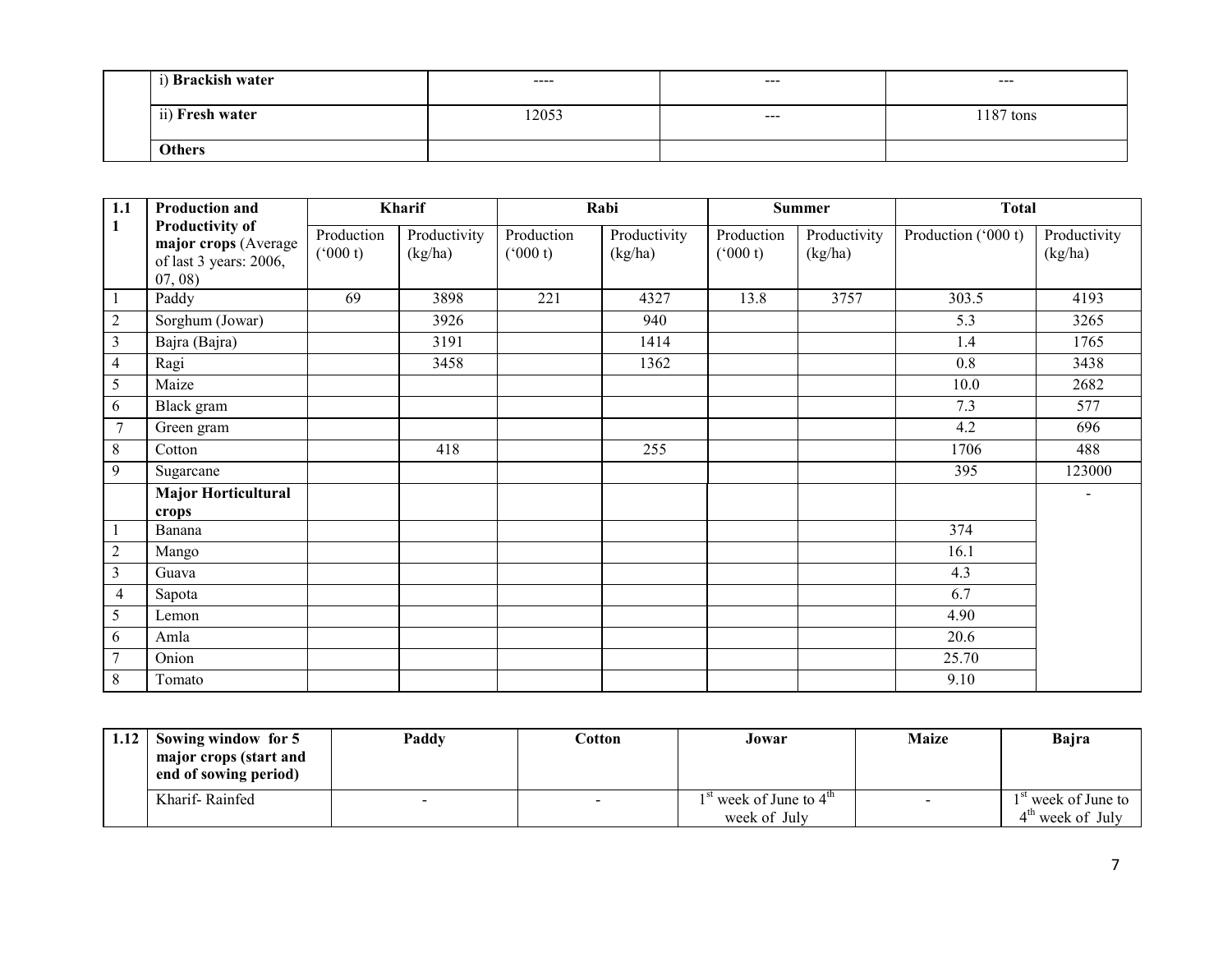| Kharif-Irrigated | $1st$ week of June to $4th$          |                                    | $1st$ week of May – $4th$               | $1st$ week of May –   | $1st$ week of May –              |
|------------------|--------------------------------------|------------------------------------|-----------------------------------------|-----------------------|----------------------------------|
|                  | week of July                         |                                    | week of July                            | $4th$ week of July    | $4th$ week of July               |
| Rabi-Rainfed     |                                      | 1 <sup>st</sup> week of September  | 1 <sup>st</sup> week of September –     | $1st$ week of         | $1st$ week of                    |
|                  |                                      | to 4 <sup>th</sup> week of October | $\perp$ 4 <sup>th</sup> week of October | September – $4th$     | September – $4^{\text{th}}$      |
|                  |                                      |                                    |                                         | week of October       | week of October                  |
| Rabi-Irrigated   | 1 <sup>st</sup> weed of September to | <sup>1st</sup> week of February    | February - March                        | $1st$ week of March – | 1 <sup>st</sup> week of March    |
|                  | $4th$ week of November               | to 4 <sup>th</sup> week of March   |                                         | $4th$ week of April   | $-4$ <sup>th</sup> week of April |

| 1.13 | What is the major contingency the district is prone to? (Tick mark and mention<br>years if known during the last 10 year period) | Regular | Occasional | None |
|------|----------------------------------------------------------------------------------------------------------------------------------|---------|------------|------|
|      | Drought                                                                                                                          |         |            |      |
|      | Flood                                                                                                                            |         |            |      |
|      | High intense storms                                                                                                              |         |            |      |
|      | Cyclone                                                                                                                          |         |            |      |
|      | Hail storm                                                                                                                       |         |            |      |
|      | Heat wave                                                                                                                        |         |            |      |
|      | Cold wave                                                                                                                        |         |            |      |
|      | Frost                                                                                                                            |         |            |      |
|      | Sea water inundation                                                                                                             |         |            |      |
|      | Pests and diseases (specify)                                                                                                     |         |            |      |

| 1.14 | Include Digital maps of the district<br>for | Location map of district within State as Annexure I | Enclosed: Yes |
|------|---------------------------------------------|-----------------------------------------------------|---------------|
|      |                                             | Mean annual rainfall as Annexure 2                  | Enclosed: Yes |
|      |                                             | Soil map as Annexure 3                              | Enclosed: Yes |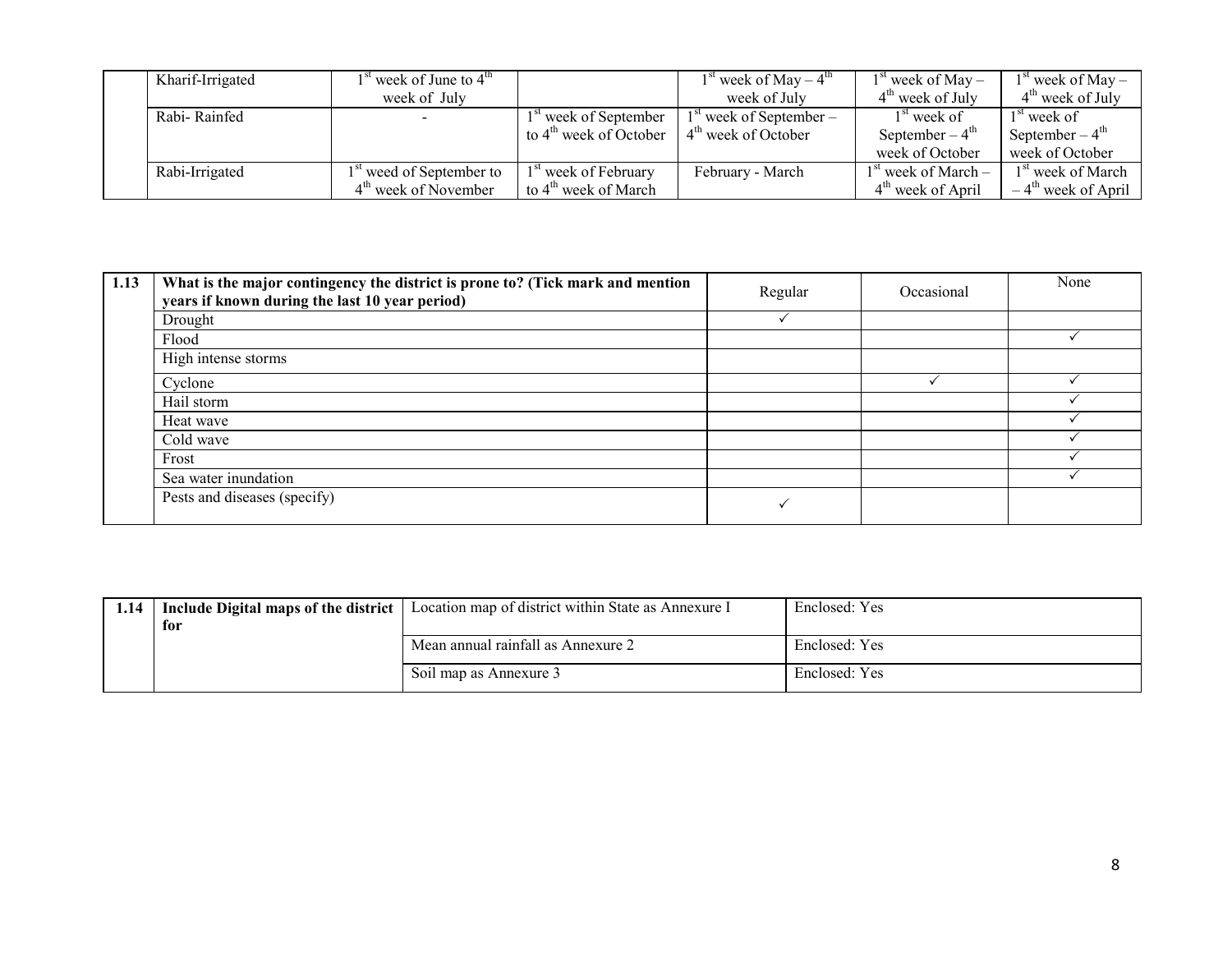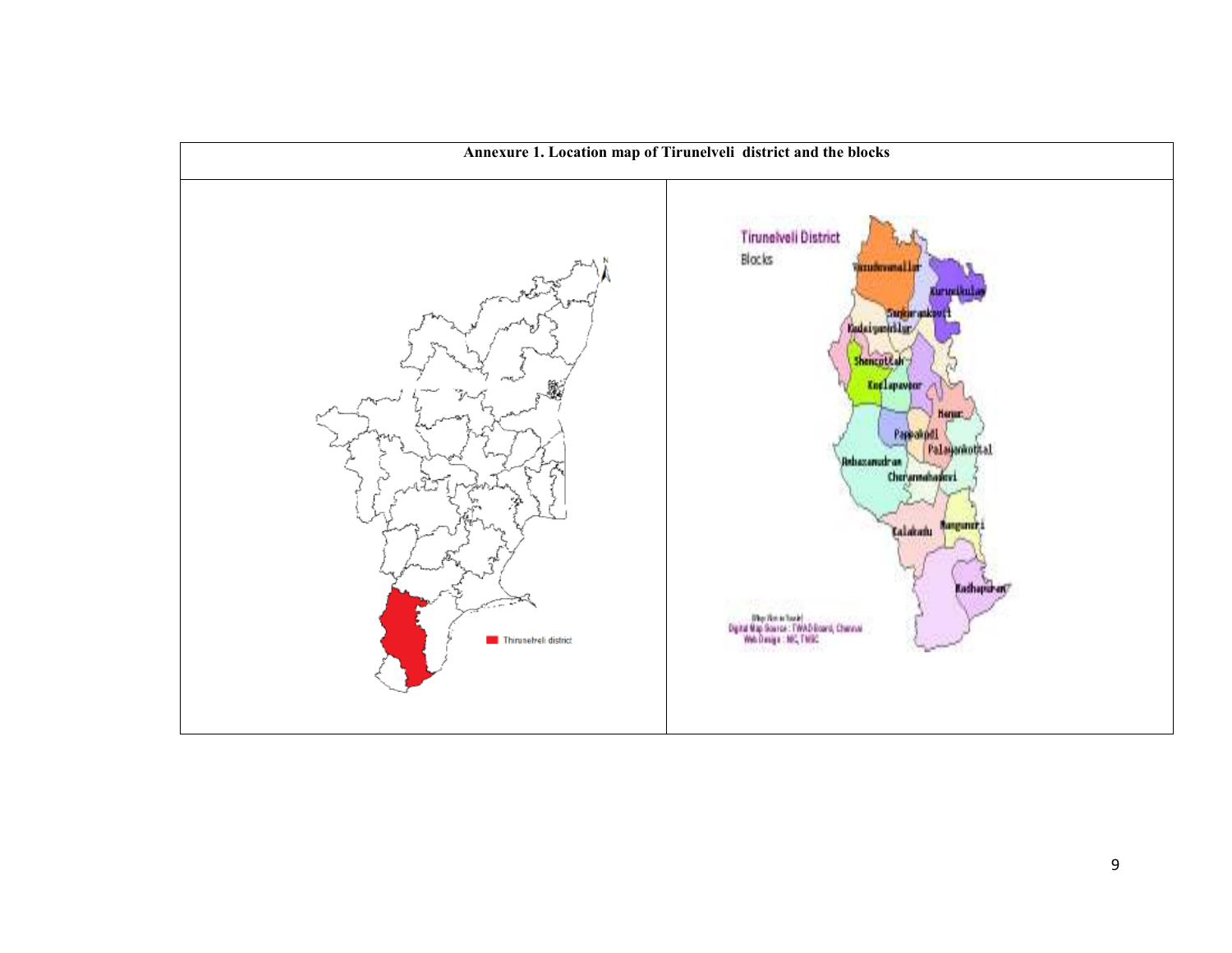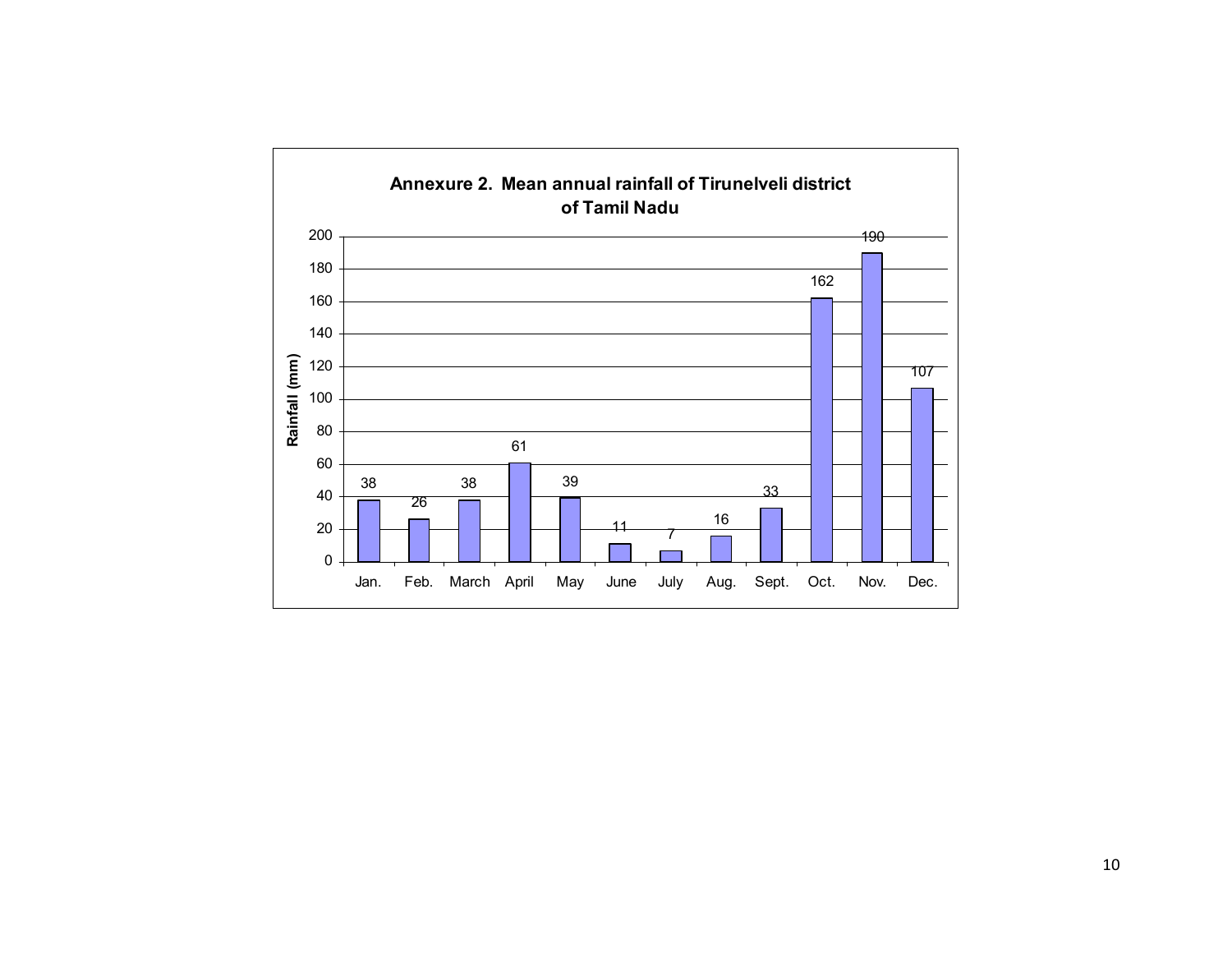

Annexure 3. Soil map of Tirunelveli district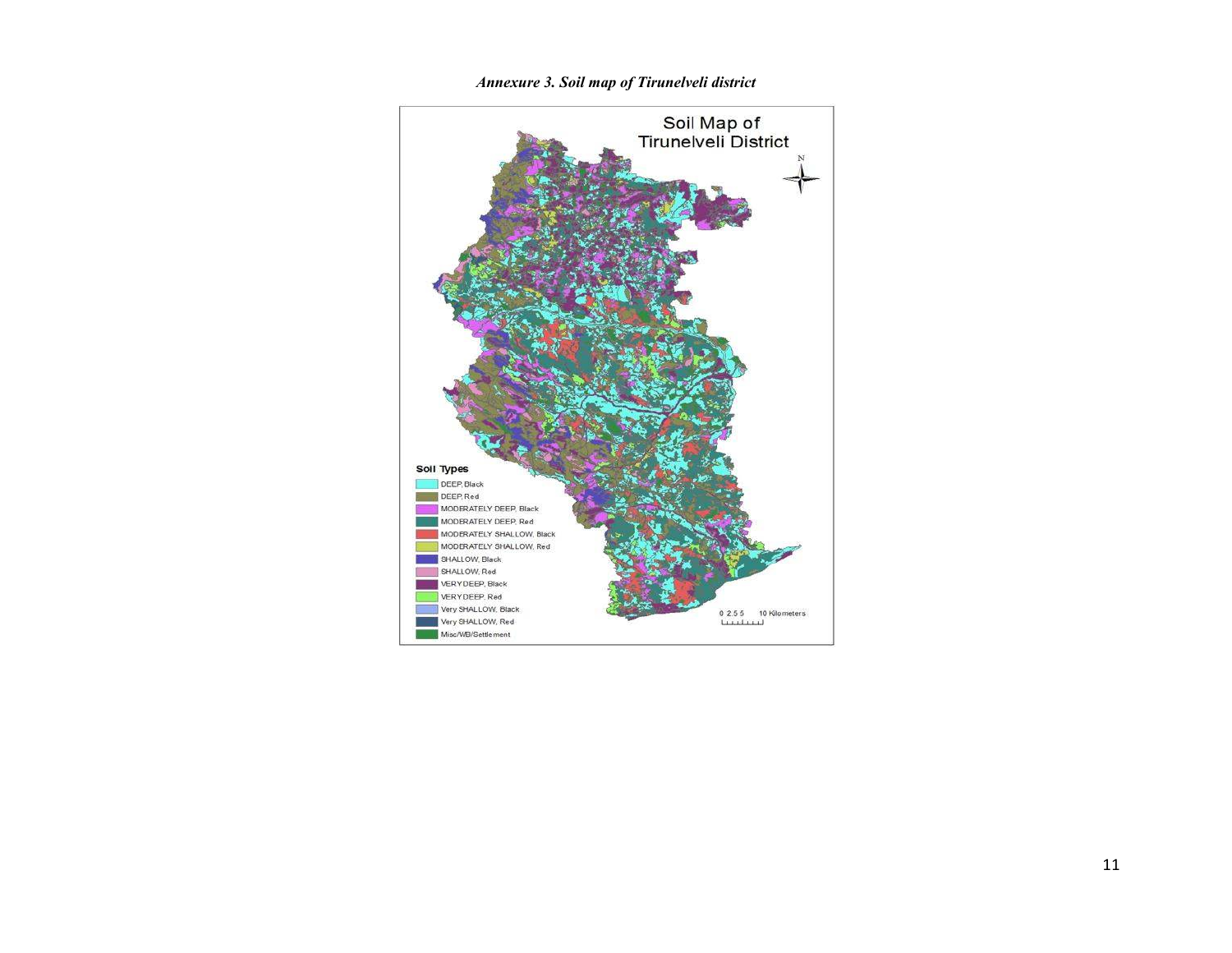## 2.0 Strategies for weather related contingencies

## 2.1 Drought

## 2.1.1 Rainfed situation : Kharif season (Tenkasi and Shenkottai block only)

| Condition                                                |                                   |                         |                                                                                                         | <b>Suggested Contingency measures</b>                                                     |                                                                       |
|----------------------------------------------------------|-----------------------------------|-------------------------|---------------------------------------------------------------------------------------------------------|-------------------------------------------------------------------------------------------|-----------------------------------------------------------------------|
| <b>Early season</b><br>drought (delayed<br>onset)        | <b>Major Farming</b><br>situation | Crop/cropping<br>system | Change in crop<br>/cropping system                                                                      | <b>Agronomic measures</b>                                                                 | <b>Remarks on Implementation</b>                                      |
| Delay by 2 weeks<br>(June $3^{\text{rd}}$ week)          | Red soils                         | Sorghum and Bajra       | No change                                                                                               | Dry sowing, broad bed furrow with<br>Increased seed rate by 1.5 times.                    | Linkage with RKVY/other<br>schemes for broad bed furrow<br>implements |
|                                                          |                                   |                         |                                                                                                         | Seed hardening by soaking seeds with<br>$2\%$ KH <sub>2</sub> PO <sub>4</sub> for 6 hours |                                                                       |
| Delay by 4 weeks<br>(July $1st$ week)                    |                                   |                         | Short duration pulses<br>(TMV 1 Black gram)<br>Green manure (Daincha /<br>Sun hemp) (Crops)<br>Specify) | Seed pelleting, $(ZnSO4$ at 100 ppm)<br>Dry sowing, broad bed furrow                      |                                                                       |
| Delay by 6 and 8<br>weeks (July $3^{\text{rd}}$<br>week) |                                   |                         | Green manures (Daincha /<br>Sunhemp)                                                                    | $\blacksquare$                                                                            | Green manure seeds obtained<br>from Dept. of Agri.                    |

## 2.1.2 Rainfed situation : Rabi season

| Condition                                            |                      |                         | <b>Suggested Contingency measures</b> |                                                                                                                                                                      |                                  |
|------------------------------------------------------|----------------------|-------------------------|---------------------------------------|----------------------------------------------------------------------------------------------------------------------------------------------------------------------|----------------------------------|
| <b>Early season</b>                                  | <b>Major Farming</b> | Crop/cropping system    | Change in                             | <b>Agronomic measures</b>                                                                                                                                            | <b>Remarks on Implementation</b> |
| drought (delayed                                     | situation            |                         | $\mathbf{crop/c}$ ropping             |                                                                                                                                                                      |                                  |
| onset)                                               |                      |                         | system                                |                                                                                                                                                                      |                                  |
| Delay by 2 weeks<br>October $3^{\text{rd}}$<br>week) | Red soils            | Sorghum / Bajra / Maize | No change                             | Dry sowing, broad bed furrow with<br>increased seed rate by 1.5 times.<br>Seed hardening by soaking seeds with 2<br>$\%$ KH <sub>2</sub> PO <sub>4</sub> for 6 hours |                                  |
|                                                      |                      | Blackgram/Greengram     |                                       | Seed pelleting $(ZnSO_4$ and MnSO <sub>4</sub> for<br>black gram and green gram<br>respectively)                                                                     |                                  |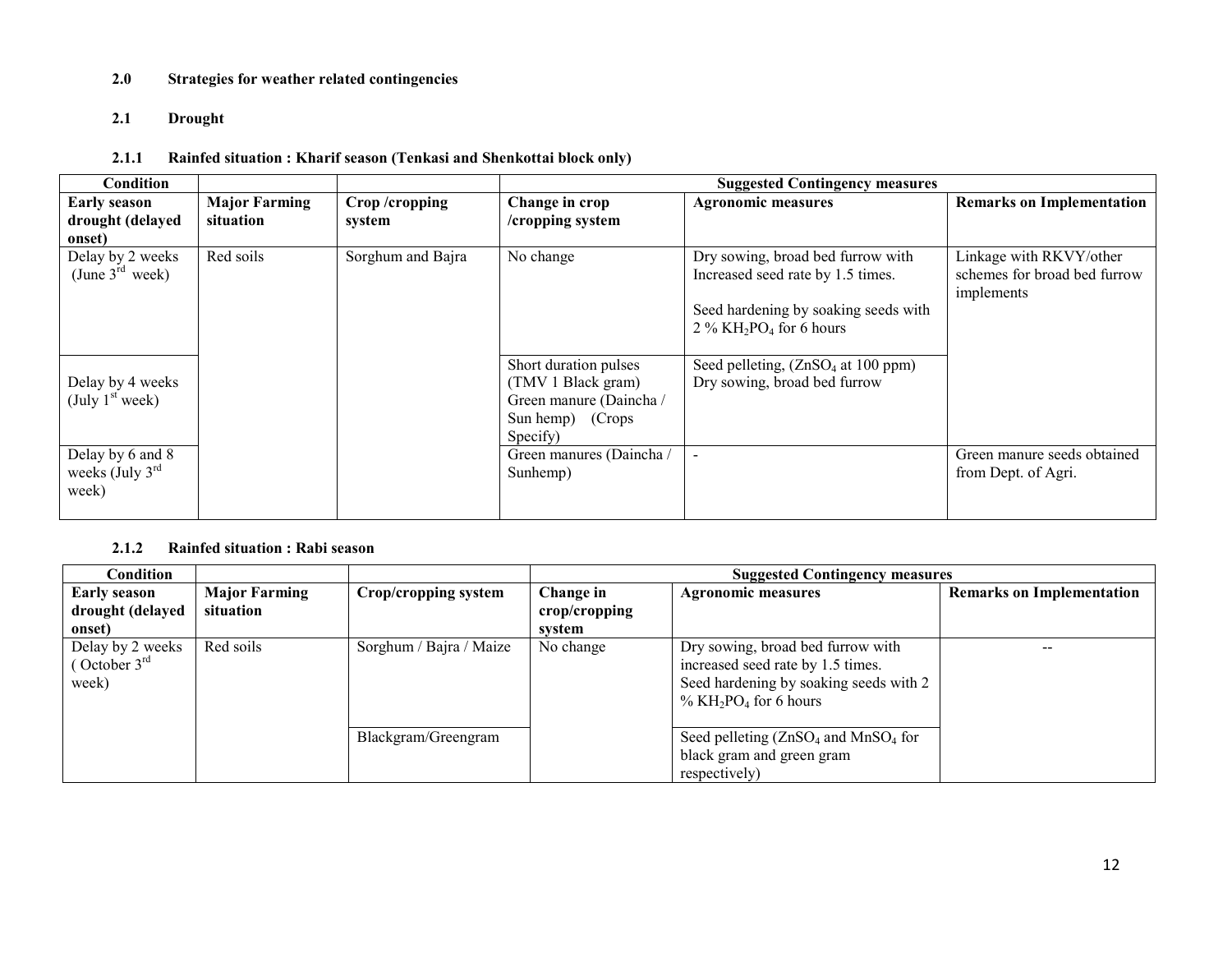| <b>Condition</b>                                     |                                   |                         | <b>Suggested Contingency measures</b>                                                                                |                                                                                                                                                                      |                                                                           |  |
|------------------------------------------------------|-----------------------------------|-------------------------|----------------------------------------------------------------------------------------------------------------------|----------------------------------------------------------------------------------------------------------------------------------------------------------------------|---------------------------------------------------------------------------|--|
| <b>Early season</b><br>drought (delayed<br>onset)    | <b>Major Farming</b><br>situation | Crop/cropping system    | Change in<br>crop/cropping<br>system                                                                                 | <b>Agronomic measures</b>                                                                                                                                            | <b>Remarks on Implementation</b>                                          |  |
|                                                      |                                   | Minor millets           | No change                                                                                                            | Dry sowing, broad bed furrow with<br>Increased seed rate by 1.5 times.<br>Seed hardening by soaking seeds with 2<br>$\%$ KH <sub>2</sub> PO <sub>4</sub> for 6 hours | Linkage with Government<br>departments for broad bed<br>furrow implements |  |
|                                                      | <b>Black soils</b>                | Cotton                  |                                                                                                                      | Acid delinting of seeds, Dry sowing,<br>broad bed furrow                                                                                                             |                                                                           |  |
|                                                      |                                   |                         |                                                                                                                      | Foliar spray of 0.5 % ZnSO <sub>4</sub> and 1.0 %<br>$MgSO_4$ on 45 and 60 DAS                                                                                       |                                                                           |  |
|                                                      |                                   | Maize                   |                                                                                                                      | Seed hardening, Dry sowing, broad bed<br>furrow                                                                                                                      |                                                                           |  |
|                                                      |                                   | Blackgram/Greengram     |                                                                                                                      | Seed Pelleting, (ZnSO <sub>4</sub> and MnSO <sub>4</sub> for<br>black gram and green gram<br>respectively) Dry sowing, broad bed<br>furrow                           |                                                                           |  |
| Delay by 4 weeks<br>November 1 <sup>st</sup><br>week | Red soils                         | Sorghum / Bajra / Maize | Sorghum + $Cow$<br>pea, Black gram,<br>Green gram<br>$Bajra + Cluster$<br>bean<br>CO4, CO6 (75-80)<br>days duration) | Adopt paired row inter cropping system<br>Maintain optimum population (sorghum<br>$-100\%$ and cowpea $-50\%$ )                                                      |                                                                           |  |
|                                                      |                                   | Blackgram/Greengram     | Minor millets                                                                                                        | Seed Pelleting, (ZnSO <sub>4</sub> and MnSO <sub>4</sub> for<br>black gram and green gram<br>respectively) Dry sowing, broad bed<br>furrow                           | $\mathcal{L}_{\mathcal{F}}$                                               |  |
|                                                      | <b>Black</b> soils                | Cotton                  | Gengelly / Maize /<br>Bajra /Minor<br>Millets                                                                        | Acid delinting of seeds, Dry sowing,<br>broad bed furrow<br>Foliar spray of 0.5 % ZnSO <sub>4</sub> and 1.0 %<br>$MgSO_4$ on 45 and 60 DAS                           | Linkage with Government<br>Departments for cotton MN<br>mixture           |  |
|                                                      |                                   | Maize                   | Maize + Green<br>gram, Black gram,<br>lab lab                                                                        | Seed hardening, Dry sowing, broad bed<br>furrow                                                                                                                      |                                                                           |  |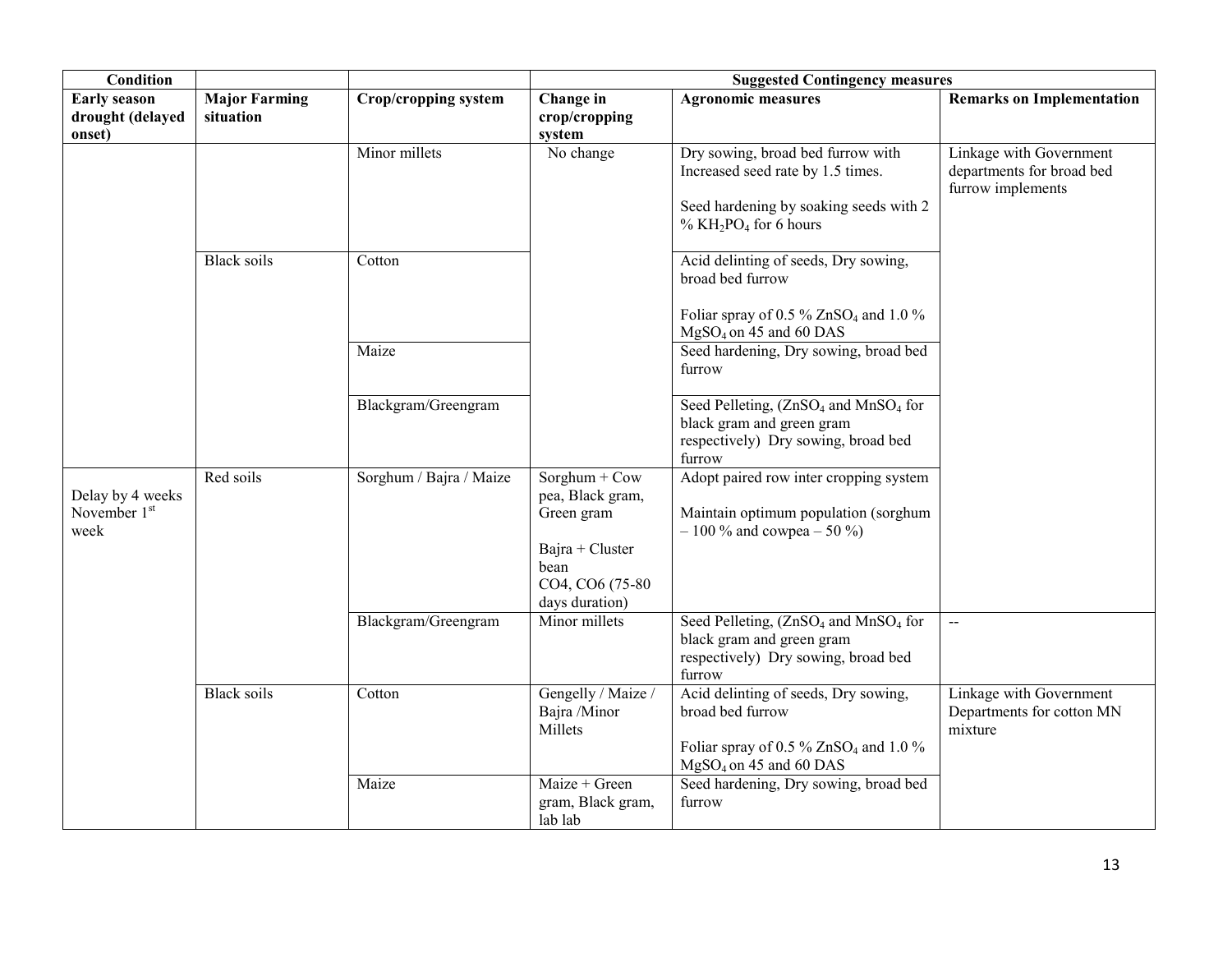| Condition                                         |                                   |                      | <b>Suggested Contingency measures</b>                            |                           |                                      |  |
|---------------------------------------------------|-----------------------------------|----------------------|------------------------------------------------------------------|---------------------------|--------------------------------------|--|
| <b>Early season</b><br>drought (delayed<br>onset) | <b>Major Farming</b><br>situation | Crop/cropping system | Change in<br>crop/cropping<br>svstem                             | <b>Agronomic measures</b> | <b>Remarks on Implementation</b>     |  |
|                                                   |                                   |                      | COH3 with 100<br>days duration<br>(Drought resistant<br>variety) |                           |                                      |  |
|                                                   |                                   | Pulses               | Sesame / Maize /<br>Bajra                                        |                           | Linkage with NFSM for seed<br>supply |  |

| Condition                                         |                                   |                         |                                           | <b>Suggested Contingency measures</b>                                                                                                                                       |                                                                                        |
|---------------------------------------------------|-----------------------------------|-------------------------|-------------------------------------------|-----------------------------------------------------------------------------------------------------------------------------------------------------------------------------|----------------------------------------------------------------------------------------|
| <b>Early season</b><br>drought (delayed<br>onset) | <b>Major Farming</b><br>situation | Crop/cropping system    | Change in crop/cropping<br>system         | <b>Agronomic measures</b>                                                                                                                                                   | Remarks on<br>Implementation                                                           |
| Delay by 6 weeks<br>(November $3rd$ week)         | Red soils                         | Sorghum / Bajra / Maize | Minor millets / sesame<br>(TMV3 and Co1)  | Dry sowing with Increased seed<br>rate of 15 to 20 % in broad bed<br>furrow<br>Seed hardening by soaking seeds<br>with<br>$2\%$ KH <sub>2</sub> PO <sub>4</sub> for 6 hours | Seeds can be purchased<br>from State Seed farm or<br>seed corporation / Agri.<br>Dept. |
|                                                   |                                   | Pulses                  | Minor millets / Sesame<br>(TMV3 and Co1)  | Seed hardening, Dry sowing,<br>broad bed furrow                                                                                                                             | $\overline{a}$                                                                         |
|                                                   |                                   | Minor millets           | Minor millets / Sesame                    |                                                                                                                                                                             | $\mathbf{u}$                                                                           |
|                                                   | <b>Black soils</b>                | Cotton                  | Coriander + onion or<br>Groundnut         | Inter crop with Ragi or minor<br>Millet<br>(Row ratio Specify)                                                                                                              | $\overline{\phantom{a}}$                                                               |
|                                                   |                                   | Maize                   | Minor millets / Groundnut                 | $\mathbf{u}$                                                                                                                                                                | $\sim$                                                                                 |
|                                                   |                                   | Pulses                  | Minor millets / Groundnut                 | $\sim$ $\sim$                                                                                                                                                               | $\sim$                                                                                 |
| Delay by 8 weeks<br>(December $1st$ week)         | Red soils                         | Sorghum / Bajra / Maize | Fodder sorghum / Bajra /<br>Minor millets | Seed hardening, with $KH_2PO_4$ at<br>2 % Dry sowing, broad bed<br>furrow                                                                                                   | Seeds can be purchased<br>from State Seed farm or<br>seed agency / Agri. Dept.         |
|                                                   |                                   | Pulses                  | Sesame (TMV3 and Co1)                     | Seed hardening, Dry sowing,<br>broad bed furrow                                                                                                                             | $\sim$ $\sim$                                                                          |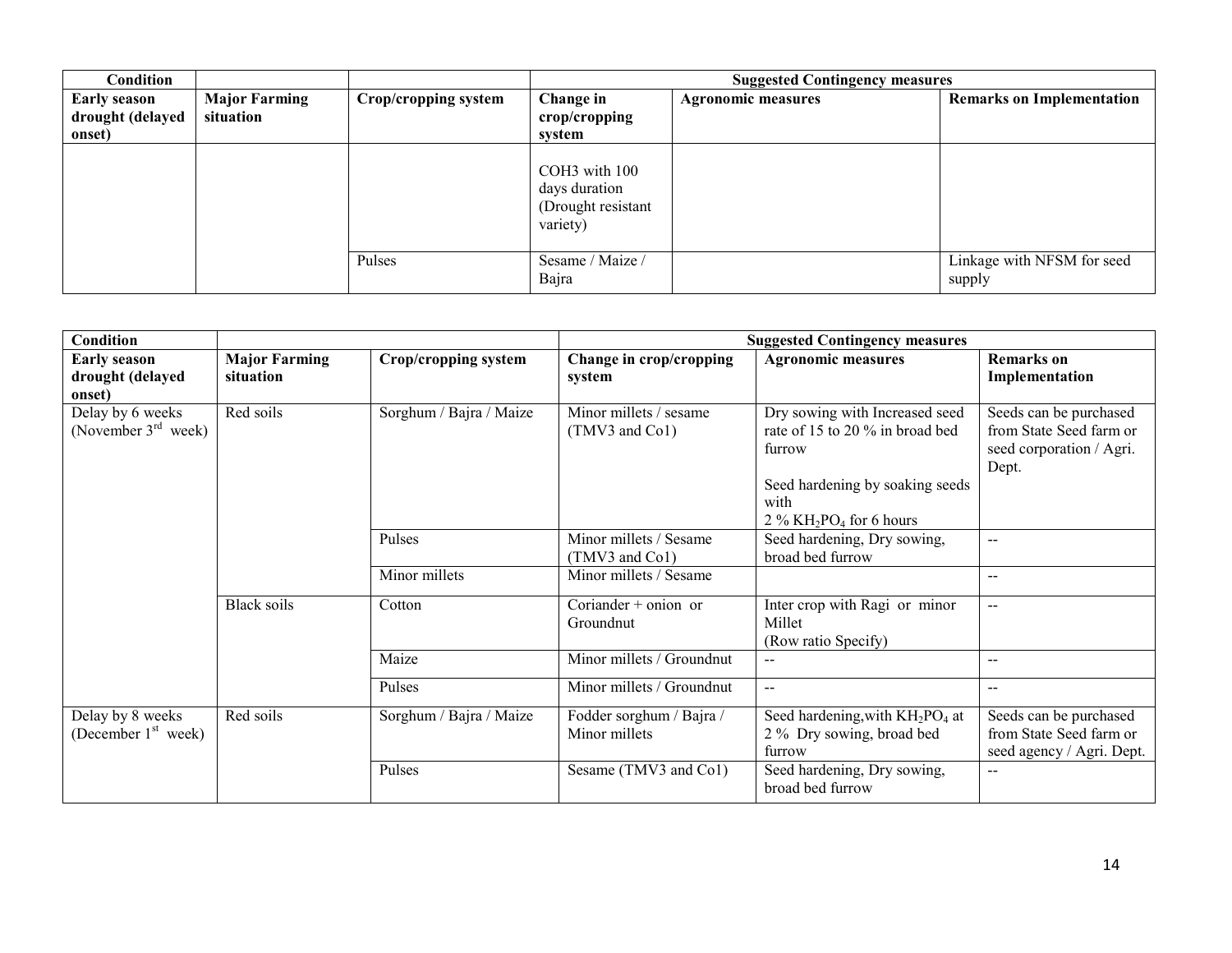| Condition                                         |                                   |                      | <b>Suggested Contingency measures</b>                                       |                                                                                                                                                                   |                                     |
|---------------------------------------------------|-----------------------------------|----------------------|-----------------------------------------------------------------------------|-------------------------------------------------------------------------------------------------------------------------------------------------------------------|-------------------------------------|
| <b>Early season</b><br>drought (delayed<br>onset) | <b>Major Farming</b><br>situation | Crop/cropping system | Change in crop/cropping<br>system                                           | <b>Agronomic measures</b>                                                                                                                                         | <b>Remarks</b> on<br>Implementation |
|                                                   |                                   | Minor millets        |                                                                             |                                                                                                                                                                   | $- -$                               |
|                                                   | Black soils                       | Cotton               | Sesame / Bajra / Minor<br>Millets / Groundnut (TMV<br>7, VRI1, Co2 and Co3) | Delinting of cotton seeds<br>with Conc, $H_2SO_4(\mathcal{Q})$ 100<br>ml/kg<br>Foliar spray of 0.5 % $ZnSO4$<br>and $1.0\%$ MgSO <sub>4</sub> on 45 and<br>60 DAS | $- -$                               |
|                                                   |                                   | Maize                | Gengelly / Bajra /Minor<br>Millets / Groundnut                              | Seed hardening, Dry sowing,<br>broad bed furrow                                                                                                                   | $- -$                               |
|                                                   |                                   | Pulses               | Sesame (TMV3 and Co1)                                                       | $\overline{\phantom{m}}$                                                                                                                                          | $- -$                               |

#### Rainfed situation Kharif (Tenkasi and Shenkottai block only)

|                         | <b>Kharif</b> season |                   |               | <b>Suggested Contingency measures</b>        |                             |  |
|-------------------------|----------------------|-------------------|---------------|----------------------------------------------|-----------------------------|--|
| <b>Condition</b>        | <b>Major Farming</b> | Crop/cropping     | Change in     | <b>Agronomic measures</b>                    | Remarks on                  |  |
|                         | situation            | system            | crop/cropping |                                              | Implementation              |  |
|                         |                      |                   | system        |                                              |                             |  |
| <b>Early season</b>     | All Red soils        | Sorghum and Bajra | No change     | Nursery can be raised and gap filling can be | Broad bed furrow implements |  |
| drought (Normal         |                      |                   |               | done.                                        | can be obtained from        |  |
| onset, followed by      |                      |                   |               |                                              | Agrl. Engg. Dept.           |  |
| 15-20 days dry spell    |                      |                   |               | Apply phorate 10 G 180 g or Carbofuran 3     |                             |  |
| after sowing            |                      |                   |               | G 600 g mixed with 2 kg of moist sand,       |                             |  |
| leading to poor         |                      |                   |               | spread on the beds and work into the top 2   |                             |  |
| germination/crop        |                      |                   |               | cm of soil to protect the seedlings from     |                             |  |
| stand etc.)             |                      |                   |               | shootfly infestation.                        |                             |  |
| At vegetative stage     |                      |                   |               | Spray 3% Kaolin (30 g in one litre of water) |                             |  |
|                         |                      |                   |               | during periods of stress.                    |                             |  |
|                         |                      |                   |               |                                              |                             |  |
| At reproductive         |                      |                   |               | Supplemental irrigation if possible from     |                             |  |
| stage                   |                      |                   |               | harvested water                              |                             |  |
| <b>Terminal drought</b> |                      |                   |               |                                              |                             |  |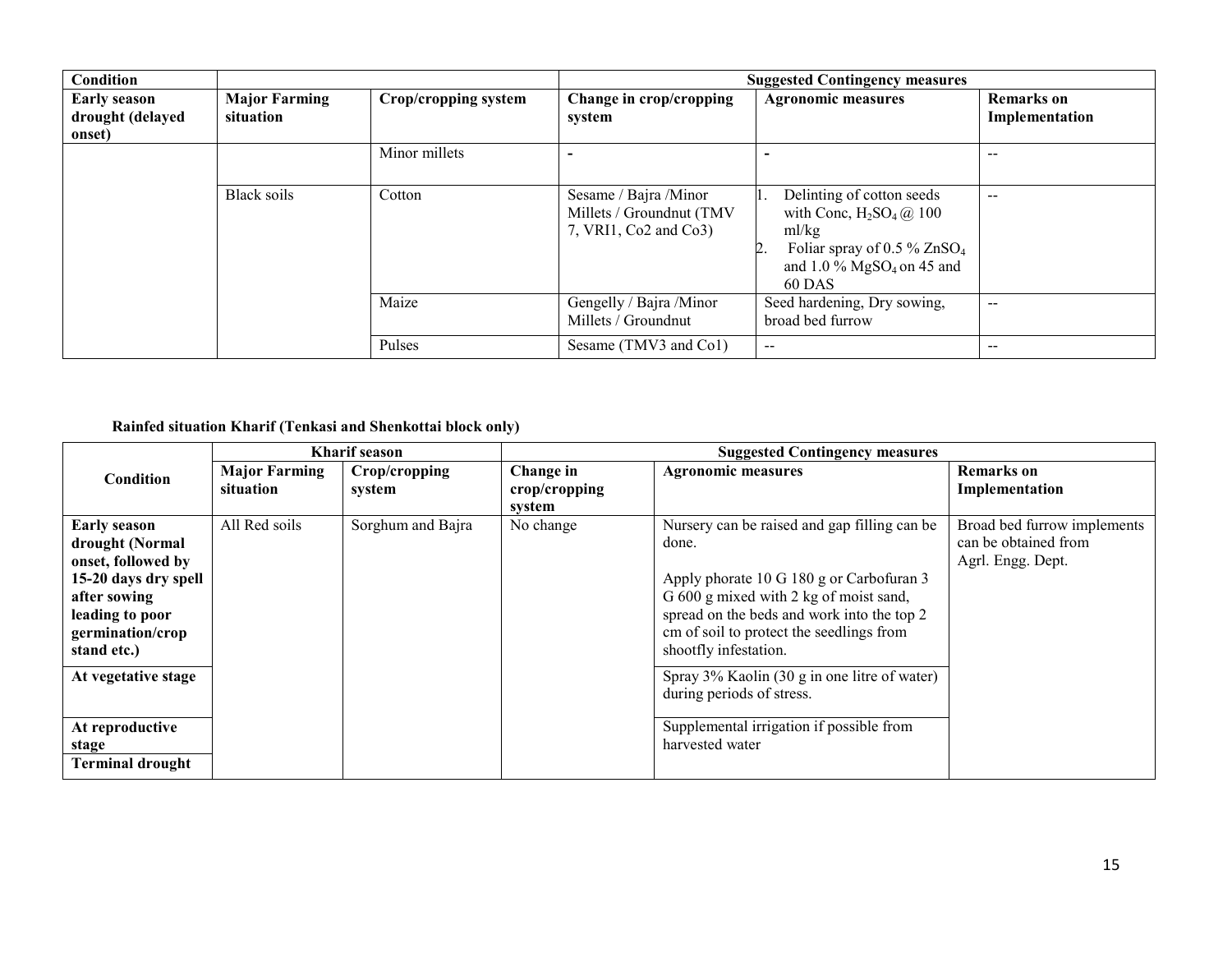#### Rainfed situation Rabi

| <b>Condition</b>                                                                                                 |                      | Rabi                    | <b>Suggested Contingency measures</b>                                                                                                                                                                                                                                                                                                                  |                                                                                                                         |                                                |
|------------------------------------------------------------------------------------------------------------------|----------------------|-------------------------|--------------------------------------------------------------------------------------------------------------------------------------------------------------------------------------------------------------------------------------------------------------------------------------------------------------------------------------------------------|-------------------------------------------------------------------------------------------------------------------------|------------------------------------------------|
| <b>Early season</b>                                                                                              | <b>Major Farming</b> | Crop/cropping system    | Crop management                                                                                                                                                                                                                                                                                                                                        | Soil management                                                                                                         | <b>Remarks</b> on                              |
| drought (Normal<br>situation                                                                                     |                      |                         | Implementa-tion                                                                                                                                                                                                                                                                                                                                        |                                                                                                                         |                                                |
| onset, followed by<br>15-20 days dry spell<br>after sowing leading<br>to poor<br>germination/crop<br>stand etc.) | All Red soils        | Sorghum / Bajra / Maize | Resowing in broad bed<br>furrow with Increased seed<br>rate by 1.5 times if the plant<br>population is very low<br>Thinning                                                                                                                                                                                                                            | $\sim$                                                                                                                  | Implements can be<br>obtained from Agri. Dept. |
|                                                                                                                  |                      | Pulses                  |                                                                                                                                                                                                                                                                                                                                                        | $\sim$ $\sim$                                                                                                           |                                                |
|                                                                                                                  |                      |                         |                                                                                                                                                                                                                                                                                                                                                        |                                                                                                                         |                                                |
|                                                                                                                  | All Black soil       | Minor millets           | $-do-$                                                                                                                                                                                                                                                                                                                                                 |                                                                                                                         |                                                |
|                                                                                                                  |                      | Cotton                  |                                                                                                                                                                                                                                                                                                                                                        | Intercultivation                                                                                                        |                                                |
|                                                                                                                  |                      | Maize                   | Thinning and leave only one<br>healthy and vigorous<br>seedling per hill on the $7th$ or<br>8 <sup>th</sup> day of sowing.                                                                                                                                                                                                                             | Form ridges and furrows, 6<br>m long and 60 cm apart<br>before sowing                                                   |                                                |
|                                                                                                                  |                      | Pulses                  | If the population is very poor<br>re-sowing can be taken up                                                                                                                                                                                                                                                                                            |                                                                                                                         |                                                |
| At vegetative stage                                                                                              | All Red soil         | Sorghum / Bajra         | Sow the seeds in flat bed<br>and form furrows between<br>during<br>crop<br>rows<br>intercultivation during on<br>third week after sowing.<br>Apply phorate 10 G 180 g or<br>Carbofuran 3 G 600 g mixed<br>with 2 kg of moist sand,<br>spread onthe beds and work<br>into the top 2 cm of soil to<br>protect the seedlings from<br>shootfly infestation |                                                                                                                         | Implements can be<br>obtained from Agri. Dept. |
|                                                                                                                  |                      | Maize                   |                                                                                                                                                                                                                                                                                                                                                        | Ensure optimum moisture<br>availability during the most<br>critical phase (40 to 65 days<br>after sowing) by conserving |                                                |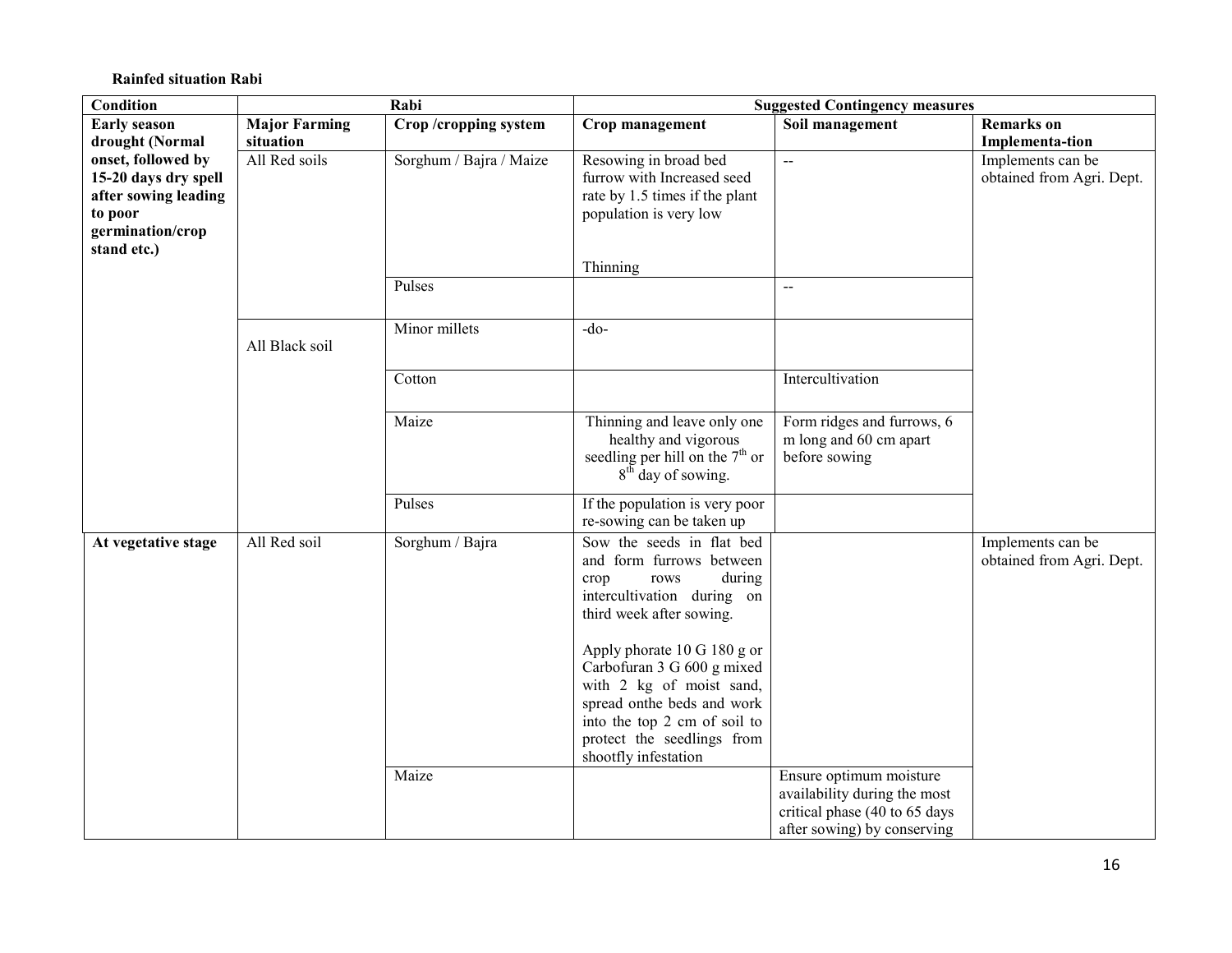| Condition           |                      | Rabi                 |                                                                                              | <b>Suggested Contingency measures</b>      |                   |
|---------------------|----------------------|----------------------|----------------------------------------------------------------------------------------------|--------------------------------------------|-------------------|
| <b>Early season</b> | <b>Major Farming</b> | Crop/cropping system | Crop management                                                                              | Soil management                            | <b>Remarks</b> on |
| drought (Normal     | situation            |                      |                                                                                              |                                            | Implementa-tion   |
|                     |                      |                      |                                                                                              | moisture by weed mulching                  |                   |
|                     |                      |                      |                                                                                              | and supplemental irrigation if<br>possible |                   |
|                     |                      | Pulses               | Spray 2 per cent<br>Diammonium phosphate at<br>the time of first appearance<br>of flowering. |                                            |                   |
|                     | All Black soils      | Minor millets        |                                                                                              |                                            |                   |
|                     |                      | Cotton               |                                                                                              | Intercultivation                           |                   |
|                     |                      | Maize                | $\overline{\phantom{a}}$                                                                     |                                            |                   |
|                     |                      | Pulses               | Spray 2 per cent<br>Diammonium phosphate at<br>the time of first appearance<br>of flowering. |                                            |                   |

| Condition          |                      |                 |                           | <b>Suggested Contingency measures</b> |                                  |
|--------------------|----------------------|-----------------|---------------------------|---------------------------------------|----------------------------------|
| Mid season drought | <b>Major Farming</b> | Crop/cropping   | Crop management           | Soil management                       | <b>Remarks on Implementation</b> |
| (long dry spell)   | situation            | system          |                           |                                       |                                  |
|                    |                      |                 |                           |                                       |                                  |
| At reproductive    | All Red soils        | Sorghum / Bajra | Thinning and weeding      | Soil and Weed mulching                | Implements can be obtained from  |
| stage              |                      | Maize           |                           | Soil and weed mulching to             | Agri. Dept.                      |
|                    |                      |                 |                           | conserve soil moisture                |                                  |
|                    |                      | Pulses          | Spray 2 per cent          |                                       |                                  |
|                    |                      |                 | Diammonium phosphate      |                                       |                                  |
|                    |                      |                 | at the time of first      |                                       |                                  |
|                    |                      |                 | appearance of flowering   |                                       |                                  |
|                    |                      |                 | and repeat after 15 days  |                                       |                                  |
|                    |                      |                 | of first spraying.        |                                       |                                  |
|                    |                      |                 | Spray NAA 40 ppm          |                                       |                                  |
|                    |                      |                 | twice at first appearance |                                       |                                  |
|                    |                      |                 | of flowers and after a    |                                       |                                  |
|                    |                      |                 | fortnight.                |                                       |                                  |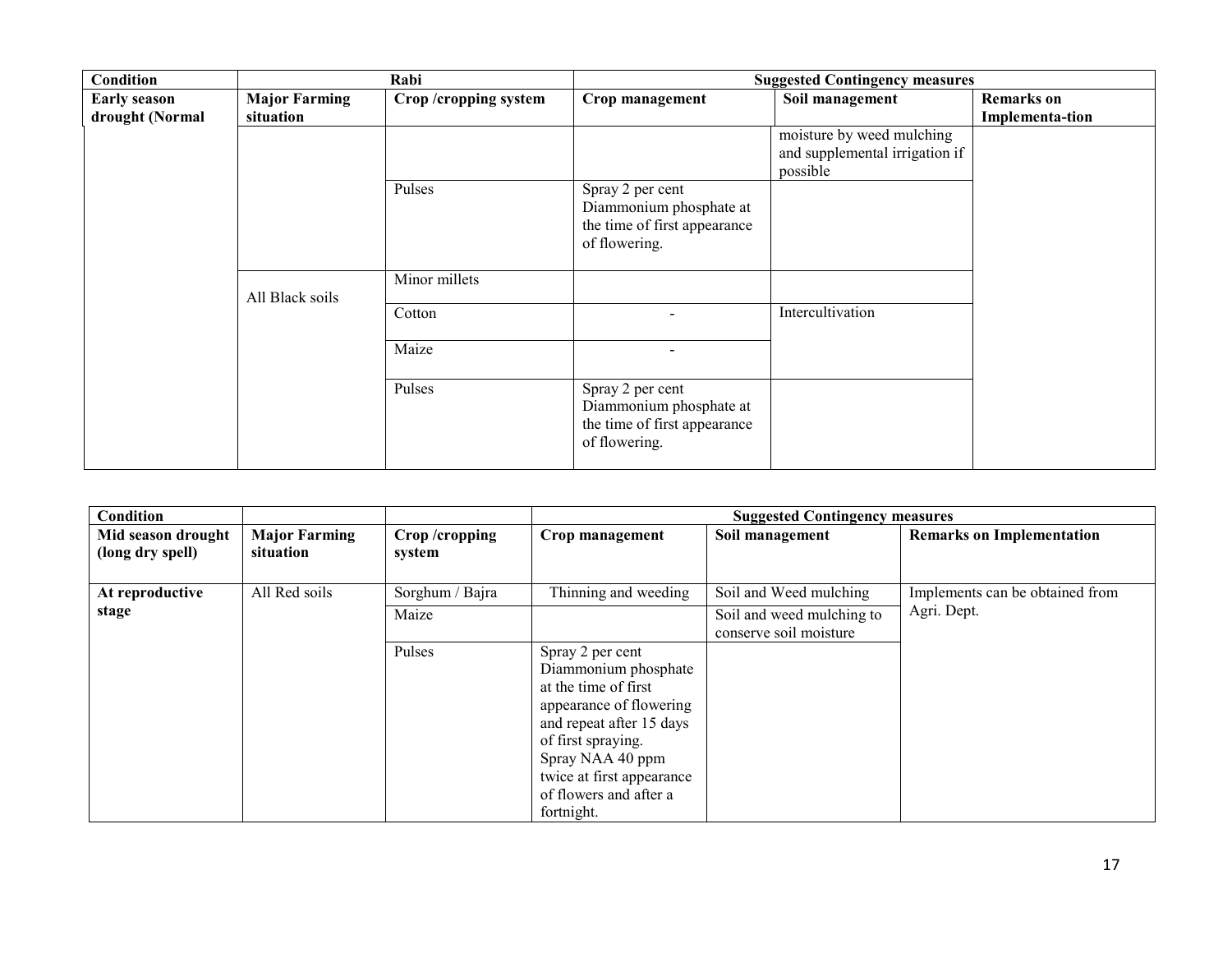| Condition                              |                                   |                         |                                              | <b>Suggested Contingency measures</b> |                                  |
|----------------------------------------|-----------------------------------|-------------------------|----------------------------------------------|---------------------------------------|----------------------------------|
| Mid season drought<br>(long dry spell) | <b>Major Farming</b><br>situation | Crop/cropping<br>system | Crop management                              | Soil management                       | <b>Remarks on Implementation</b> |
|                                        | Black soil                        | Minor millets           | Thinning, Life saving<br>irrigation, Weeding | Weed mulching                         |                                  |
|                                        |                                   | Cotton                  | Thinning (Remove 30 %<br>of week seedlings)  | Soil and weed mulching                |                                  |
|                                        |                                   | Maize<br>Pulses         | Thinning (Remove 10 %<br>of week seedlings)  | Soil and weed mulching                |                                  |

| Condition               |                                   |                                            |                                                 | <b>Suggested Contingency measures</b>               |                                     |
|-------------------------|-----------------------------------|--------------------------------------------|-------------------------------------------------|-----------------------------------------------------|-------------------------------------|
| <b>Terminal drought</b> | <b>Major Farming</b><br>situation | Crop/cropping system                       | Crop management                                 | <b>Rabi Crop planning</b>                           | <b>Remarks</b> on<br>Implementation |
|                         | Red soils                         | Sorghum / Bajra<br>Maize                   | Life saving irrigation or<br>harvest for fodder | Soil and weed mulching to<br>conserve soil moisture | $\sim$ $\sim$                       |
|                         |                                   | Pulses                                     | irrigation<br>saving<br>Life<br>Weeding         |                                                     |                                     |
|                         | Black soils                       | Minor millets<br>Cotton<br>Maize<br>Pulses | Harvest for fodder                              | Soil and Weed mulching                              |                                     |

## 2.1.2 Irrigated situation

| $\cdots$<br><b>Ondition</b> |                  |                                |                        | Contingency<br>Suggested<br>measures |                   |
|-----------------------------|------------------|--------------------------------|------------------------|--------------------------------------|-------------------|
|                             | Maior<br>Farming | cropping system<br>$\cup$ rop/ | hange in crop/cropping | Agronomic measures                   | <b>Remarks</b> on |
|                             | situation        |                                | svstem                 |                                      | Implementation    |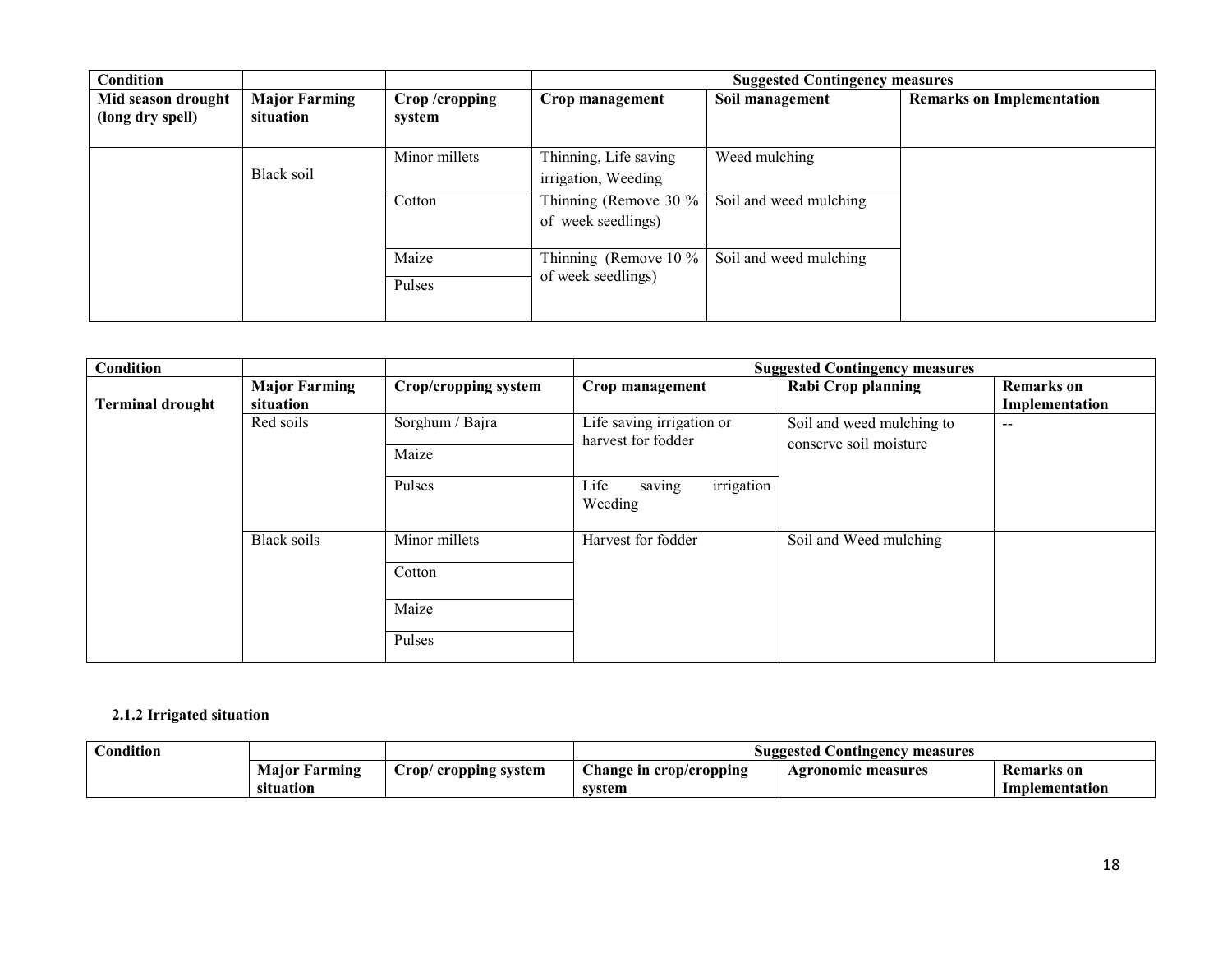| Condition                     |                      |                       |                                                      | <b>Suggested Contingency measures</b> |                      |
|-------------------------------|----------------------|-----------------------|------------------------------------------------------|---------------------------------------|----------------------|
|                               | <b>Major Farming</b> | Crop/ cropping system | Change in crop/cropping                              | <b>Agronomic measures</b>             | Remarks on           |
|                               | situation            |                       | system                                               |                                       | Implementation       |
| Delayed/limited               | Low land tube        | Paddy (sub merged     | Maize (Pioneer, Rasi,                                | Limited irrigation                    | Seeds can be sourced |
| release of water in           | well canal irrigated | condition)            | Nuzuveeds and Kaveri                                 | Alternate Furrow irrigation           | from Agri. Dept.     |
| canals due to low<br>rainfall | red and black soil   |                       | Hybrids) and Aerobic Rice<br>(ASD 18, ADT 36, MDU 5) | Drip irrigation (Hybrid rice)         |                      |
|                               |                      |                       |                                                      |                                       |                      |

| <b>Condition</b>        |                      |                      |                         | <b>Suggested Contingency measures</b> |                           |
|-------------------------|----------------------|----------------------|-------------------------|---------------------------------------|---------------------------|
|                         | <b>Major Farming</b> | Crop/cropping system | Change in crop/cropping | <b>Agronomic measures</b>             | <b>Remarks</b> on         |
|                         | situation            |                      | system                  |                                       | Implementation            |
| Non release of water in | Red soil             | Paddy                | Maize                   | Ridges and furrow                     | Seeds can be sourced from |
| canals under delayed    | Black soil           |                      | Ragi/Bajra              | Beds and channel                      | Agri. Dept.               |
| onset of monsoon in     | Red soil             | Maize                | Ragi/Bajra              |                                       |                           |
| catchment               |                      |                      |                         |                                       |                           |
|                         | Black soil           |                      | Ragi/Bajra              |                                       |                           |
|                         | Red soil             | Ragi                 | Bajra                   |                                       |                           |
|                         | Black soil           |                      | Sesame                  |                                       |                           |
|                         | Red soil             | Bajra                | Green manure / Pulse    |                                       |                           |
|                         | Black soil           |                      | Sesame                  |                                       |                           |
|                         | Red soil             | Groundnut            |                         |                                       |                           |
|                         | Black soil           |                      |                         |                                       |                           |

| Condition                                                |                      |                      |                            | <b>Suggested Contingency measures</b> |                           |
|----------------------------------------------------------|----------------------|----------------------|----------------------------|---------------------------------------|---------------------------|
|                                                          | <b>Major Farming</b> | Crop/cropping system | Change in crop/cropping    | <b>Agronomic measures</b>             | <b>Remarks</b> on         |
|                                                          | situation            |                      | system                     |                                       | Implementation            |
| Lack of inflows into                                     |                      | Paddy                | Bajra / Ragi               | Beds and channel                      | Seeds can be sourced from |
| tanks due to<br>insufficient/delayed<br>onset of monsoon | Red soil             | Maize                |                            |                                       | Agri. Dept.               |
|                                                          |                      | Bajra / Ragi         |                            |                                       |                           |
|                                                          | Black soil           | Paddy (Sep-Dec)      | Maize/Vegetables (Sep-Dec) |                                       |                           |
|                                                          |                      | Maize                | Bajra / Ragi               |                                       |                           |
|                                                          |                      | Bajra / Ragi         |                            |                                       |                           |

| `onditior.<br>measures<br>'STe<br>Contingency<br>$\mathbf{M}$ |
|---------------------------------------------------------------|
|---------------------------------------------------------------|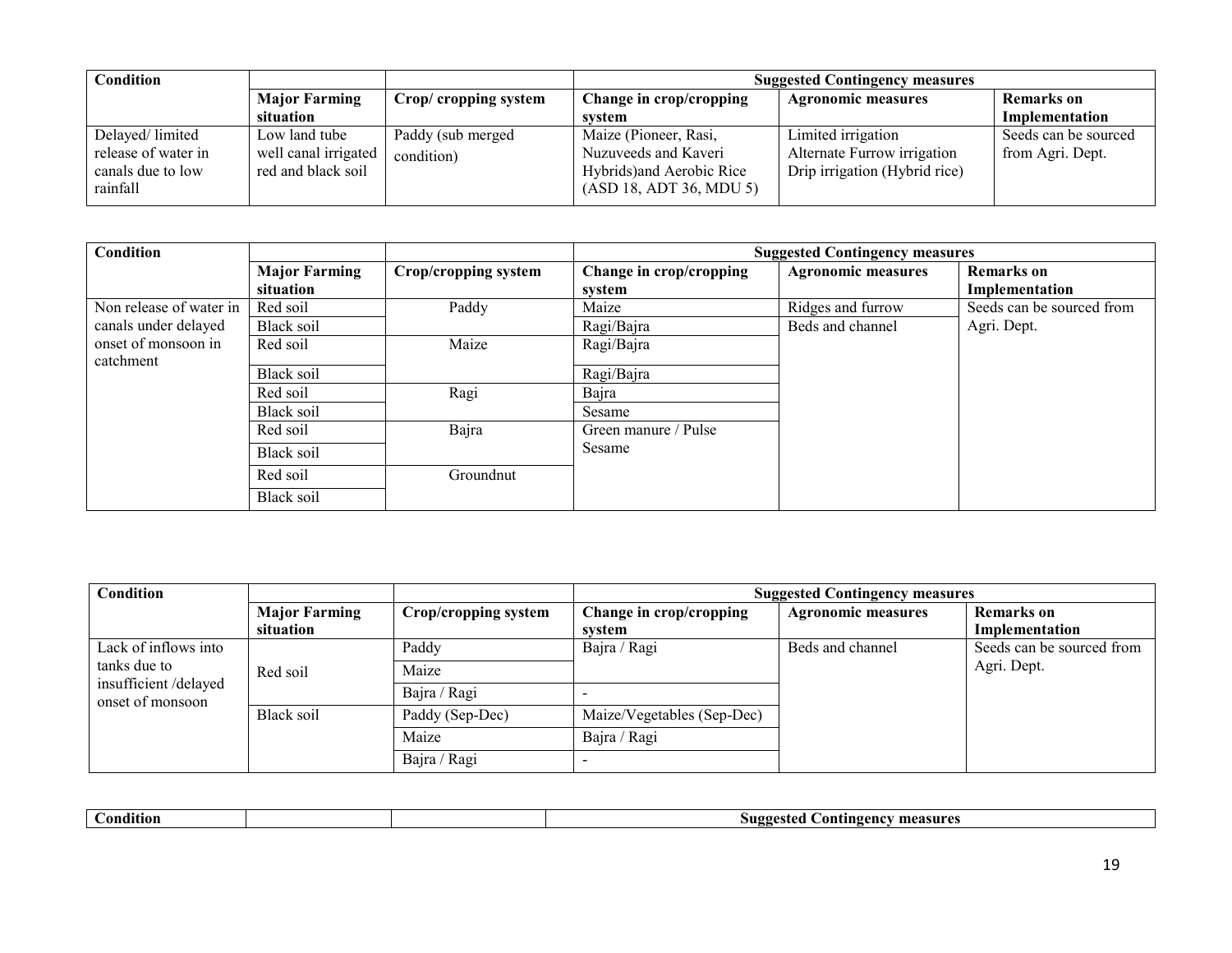|                                                             | <b>Major Farming</b><br>situation    | Crop/cropping<br>system | Change in crop/cropping<br>svstem                                         | <b>Agronomic measures</b>                                                                 | <b>Remarks</b> on<br>Implementation <sup>J</sup> |
|-------------------------------------------------------------|--------------------------------------|-------------------------|---------------------------------------------------------------------------|-------------------------------------------------------------------------------------------|--------------------------------------------------|
| Insufficient<br>groundwater recharge<br>due to low rainfall | Tube well red and<br>black soil      | Paddy                   | Aerobic Rice, Maize and<br>Vegetables (Tomato, Chilli<br>and Brinjal)     | 1. Limited irrigation<br>2. Alternate Furrow irrigation<br>3. Drip irrigation             | Seeds can be sourced<br>from Agri. Dept.         |
| Any other condition<br>(specify)                            | Water logging in the<br>coastal area | Paddy                   | Paddy with salt tolerant and<br>long duration varieties<br>(TRY 1, Co 43) | Nutrition through foliar<br>application<br>$(K + Zn \omega)$ 1% and 0.5%<br>respectively) |                                                  |

## 2.2 Unusual rains (untimely, unseasonal etc) (for both rainfed and irrigated situations)

| Condition                                                            | <b>Suggested contingency measure</b> |                                               |                                                                                  |                                                         |  |
|----------------------------------------------------------------------|--------------------------------------|-----------------------------------------------|----------------------------------------------------------------------------------|---------------------------------------------------------|--|
| Continuous high rainfall in a short<br>span leading to water logging | <b>Vegetative stage</b>              | <b>Flowering stage</b>                        | Crop maturity stage                                                              | Post harvest                                            |  |
| Paddy                                                                | Drainage                             | Drainage                                      | Drain out excess water<br>Harvesting at physiological<br>maturity                | Shift to safer place                                    |  |
| Maize                                                                |                                      |                                               | Drain out<br>Harvesting at physiological maturity<br>stage or Harvest for fodder | Shift to safe place dry in<br>shade and turn frequently |  |
| Ragi                                                                 |                                      |                                               | Drain out<br>Harvest for fodder purpose                                          | Safe storage against storage<br>pest and disease        |  |
| Sorghum / Bajra                                                      |                                      |                                               | Drain out excess water                                                           | Safe storage against storage<br>pest and disease        |  |
| Groundnut / Sesame                                                   | Drainage                             | Drainage                                      | Drain out excess water                                                           | Safe storage against storage<br>pest and disease        |  |
| <b>Horticulture</b>                                                  |                                      |                                               |                                                                                  |                                                         |  |
| Mango                                                                |                                      | ۰                                             |                                                                                  |                                                         |  |
| Guava                                                                |                                      | $\overline{\phantom{a}}$                      |                                                                                  |                                                         |  |
| Heavy rainfall with high speed winds<br>in a short span <sup>2</sup> |                                      |                                               |                                                                                  |                                                         |  |
| Horticulture                                                         |                                      |                                               |                                                                                  |                                                         |  |
| Banana, Mango, Sapota                                                | -Drainage                            | Form the drainage<br>trenches along the slope | Form the drainage trenches along the<br>slope -                                  | Spray copper oxy chloride $\omega$<br>$0.05\%$          |  |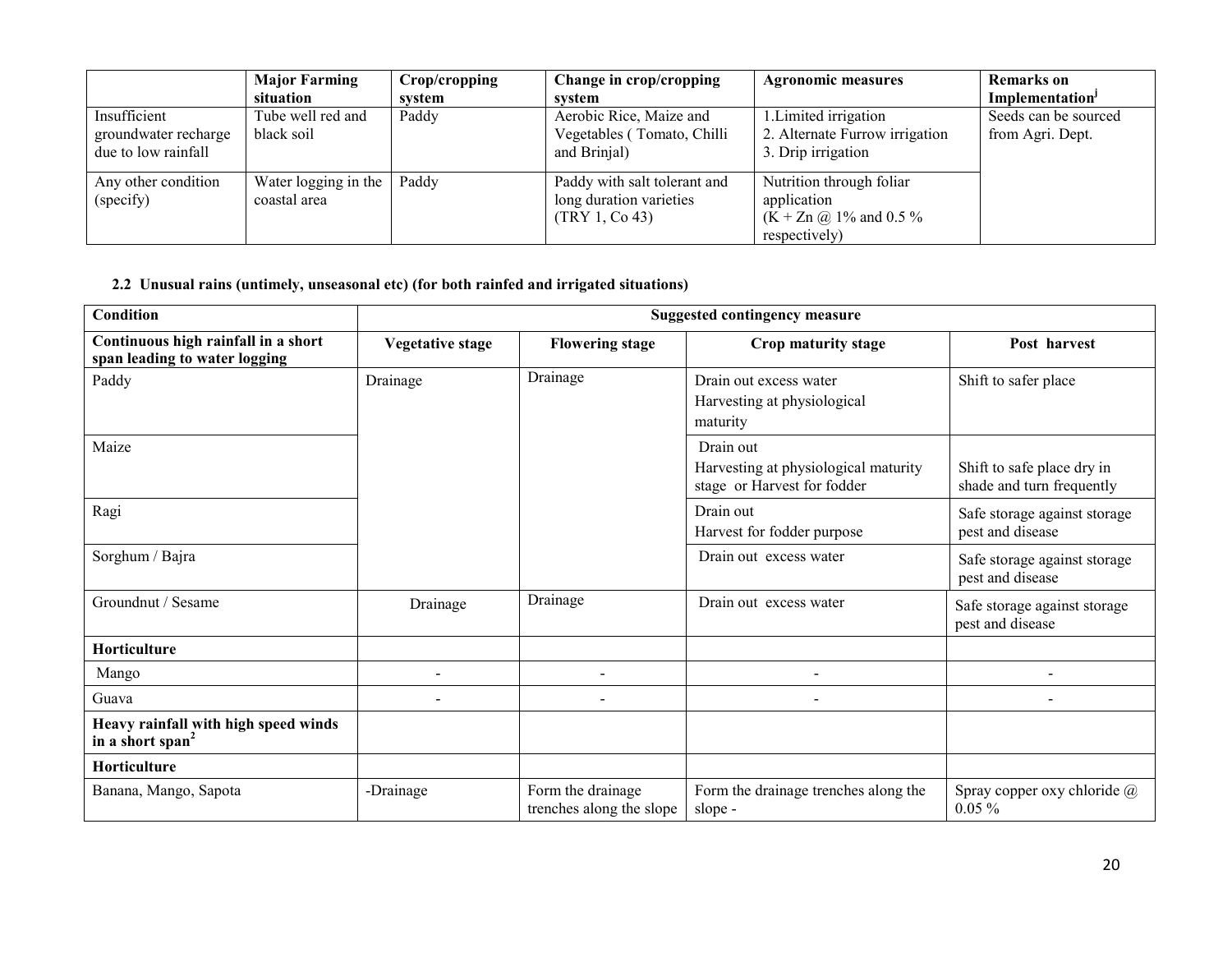| Outbreak of pests and diseases due to<br>unseasonal rains |                                                                |                                                                            |                                                                                                      |                                                    |
|-----------------------------------------------------------|----------------------------------------------------------------|----------------------------------------------------------------------------|------------------------------------------------------------------------------------------------------|----------------------------------------------------|
| Paddy (Army worm and Stem borer)                          | Release egg parasites                                          | Spray systemic<br>pesticide (Dimethoate)                                   | Spray systemic cum contact pesticide<br>(Chlorpyriphos)                                              | Safe storage against storage<br>pests and diseases |
| Horticulture                                              |                                                                |                                                                            |                                                                                                      |                                                    |
| Mango weevil, mango hopper                                |                                                                | Spray contact pesticide<br>with rocker sprayer                             |                                                                                                      |                                                    |
| Sooty mould and fruit rot                                 | Release bio-control<br>agents<br>Application of<br>Trichoderma | Spray systemic<br>fungicide (Copper oxy<br>chloride) with rocker<br>prayer | Cut and remove the affected and dried<br>portions and Apply boreaux mixture<br>paste on the cut end. |                                                    |

## **2.3 Floods :** Not applicable for Thirunelveli district

| <b>Condition</b>                               |                             | Suggested contingency measure |                           |            |  |  |
|------------------------------------------------|-----------------------------|-------------------------------|---------------------------|------------|--|--|
| Transient water logging/ partial<br>inundation | Seedling / nursery<br>stage | <b>Vegetative stage</b>       | <b>Reproductive stage</b> | At harvest |  |  |
| Continuous submergence                         |                             |                               |                           |            |  |  |
| for more than 2 days                           | <b>NA</b>                   |                               |                           |            |  |  |
| Sea water inundation                           |                             |                               |                           |            |  |  |

## 2.4 Extreme events: Heat wave / Cold wave/Frost/ Hailstorm /Cyclone:

| <b>Extreme event type</b>     | <b>Suggested contingency measure</b> |                         |                           |            |  |  |  |
|-------------------------------|--------------------------------------|-------------------------|---------------------------|------------|--|--|--|
|                               | Seedling / nursery stage             | <b>Vegetative stage</b> | <b>Reproductive stage</b> | At harvest |  |  |  |
| <b>Heat Wave</b><br>Cold wave |                                      |                         | <b>NA</b>                 |            |  |  |  |
| Frost                         |                                      |                         |                           |            |  |  |  |
| Hailstorm                     |                                      |                         |                           |            |  |  |  |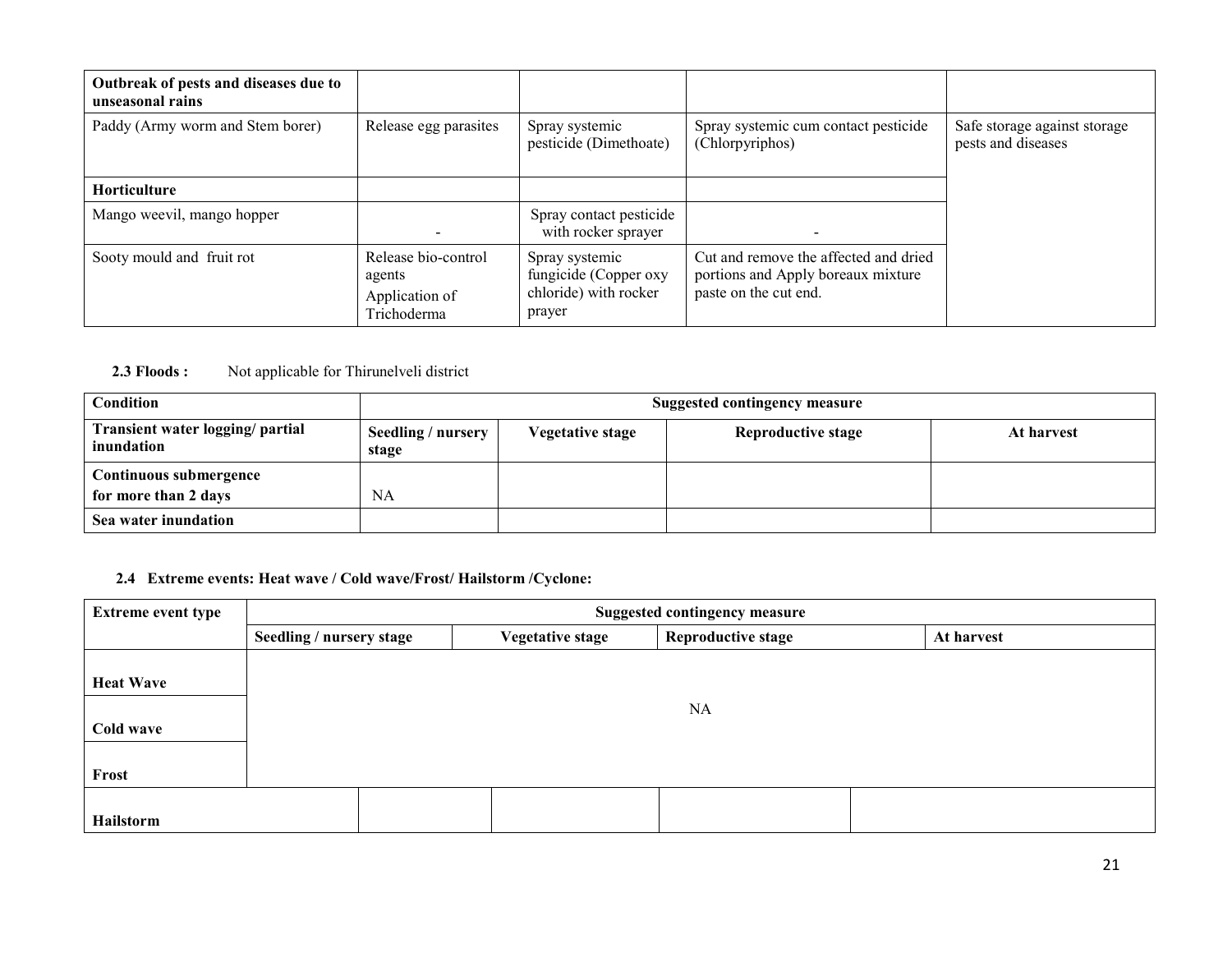| Sugarcane |  | Propping the matured cane |  |
|-----------|--|---------------------------|--|
| Cyclone   |  |                           |  |
| Banana    |  | Fix the supporter         |  |

## 2.5 Contingent strategies for Livestock, Poultry & Fisheries

|                                                                    | <b>Suggested contingency measures</b>                                                                                                                                                 |                                                                                                                                                                                                                                                                    |                                                                                                                                                                         |  |  |
|--------------------------------------------------------------------|---------------------------------------------------------------------------------------------------------------------------------------------------------------------------------------|--------------------------------------------------------------------------------------------------------------------------------------------------------------------------------------------------------------------------------------------------------------------|-------------------------------------------------------------------------------------------------------------------------------------------------------------------------|--|--|
|                                                                    | Before the event <sup>s</sup>                                                                                                                                                         | During the event                                                                                                                                                                                                                                                   | After the event                                                                                                                                                         |  |  |
| <b>Drought</b>                                                     |                                                                                                                                                                                       |                                                                                                                                                                                                                                                                    |                                                                                                                                                                         |  |  |
| Feed and fodder availability                                       | Assess the requirement of reserve<br>fodder and promote conservation of<br>fodder, fodder grasses and<br>$\rm{d}$ rv<br>sugarcane tops.                                               | Feeding unconventional and locally<br>available cheap feed ingredients and<br>crop residues by sprinkling sodium<br>chloride.                                                                                                                                      | Feeding ad libitum green fodder including<br>legumes to restore the normal production levels.<br>Mineral supplementation for heifers and cows<br>should be regularised. |  |  |
|                                                                    | Promote preparation of urea molasses<br>licks, bricks made of fodder, urea,<br>molasses and fortification of paddy<br>straw with urea molasses                                        | Feeding urea molasses blocks, total<br>mixed rations; Make available at least<br>1 compact feed block and 5 kg treated<br>dry fodder per cow per day                                                                                                               | Supply of quality seeds of COFS 29, AT Maize,<br>Stylo etc. well before monsoon and motivating the<br>farmers to cultivate maximum fodder utilising<br>monsoon          |  |  |
| should be encouraged<br>based<br>levels<br>$\alpha$<br>population. | Manufacturing of concentrate feed at<br>subsidised rate using damaged grains                                                                                                          | Use of salt licks for goats calves etc.<br>Feeding of tree fodder should be<br>encouraged.                                                                                                                                                                         | Motivating farmers to produce fodder seeds and<br>slips.<br>Farmers should be advised to breed their cows<br>during July-August-September so that the peak              |  |  |
|                                                                    | Creation of fodder banks at village<br>the<br>livestock<br>Encouraging farmers to cultivate                                                                                           | Chaffing of green and dry fodder to<br>avoid wastage.<br>could be kept under control.<br>Regular supplementation of Minerals<br>to prevent infertility.<br>Advising to feed concentrates during<br>cooler parts of the day.<br>Advising not to graze during hotter | milk production does not coincide with peak<br>summer. Hence the feed and fodder requirements                                                                           |  |  |
|                                                                    | short-term fodder crops like sun hemp.<br>Curbing the movement of crop<br>residues from the district.                                                                                 |                                                                                                                                                                                                                                                                    |                                                                                                                                                                         |  |  |
|                                                                    | Popularization of chaff cutters to<br>reduce wastage of precious fodder<br>sources.<br>subsidy<br>for<br>Provide<br>transport<br>transporting fodder to camps from<br>other districts | parts of the day.<br>Supplementation of probiotics and<br>vitamins to improve feed utilisation                                                                                                                                                                     |                                                                                                                                                                         |  |  |
|                                                                    | Keeping sufficient stock of mineral                                                                                                                                                   |                                                                                                                                                                                                                                                                    |                                                                                                                                                                         |  |  |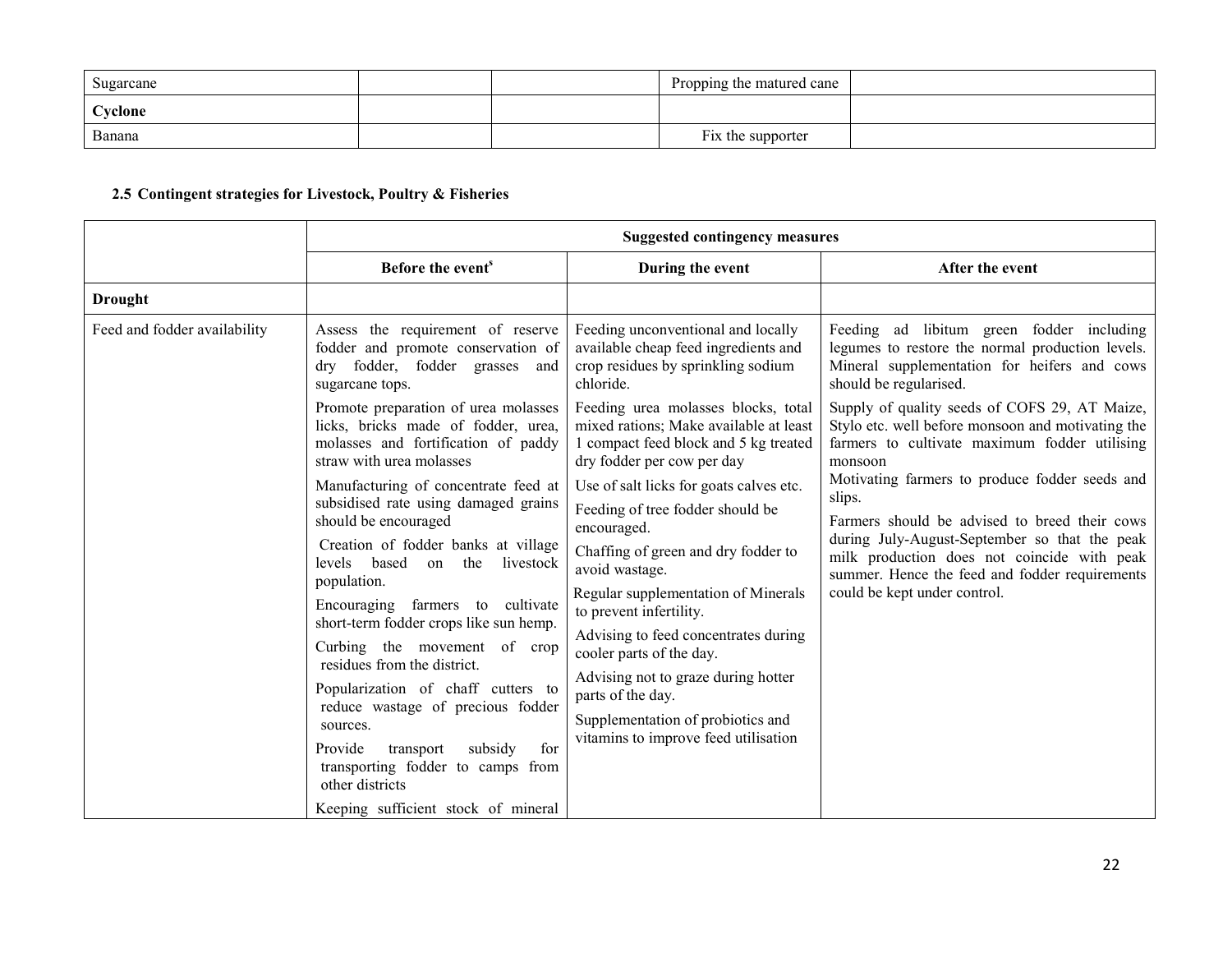| Drinking water                | mixture.<br>Earmarking forest bead areas to allow<br>for grazing animals during scarcity<br>Creation of drinking water facilities<br>in the veterinary institutions and<br>common grazing areas in the villages<br>Collection of particulars regarding<br>availability of potable water in adverse<br>conditions.                                                                                                                                                                                                                                                                                                                                                                                                                                                                                   | Provide clean drinking water treated<br>with Sanitizers.<br>Filling of community water tank on<br>daily basis.<br>Transportation of potable water to the<br>needy areas.                                                                                                                                                                                                                                                                                                                                                                                                                                                                                                                                                                      | Digging of bore wells and creation of water<br>reservoirs.                                                                                                            |
|-------------------------------|-----------------------------------------------------------------------------------------------------------------------------------------------------------------------------------------------------------------------------------------------------------------------------------------------------------------------------------------------------------------------------------------------------------------------------------------------------------------------------------------------------------------------------------------------------------------------------------------------------------------------------------------------------------------------------------------------------------------------------------------------------------------------------------------------------|-----------------------------------------------------------------------------------------------------------------------------------------------------------------------------------------------------------------------------------------------------------------------------------------------------------------------------------------------------------------------------------------------------------------------------------------------------------------------------------------------------------------------------------------------------------------------------------------------------------------------------------------------------------------------------------------------------------------------------------------------|-----------------------------------------------------------------------------------------------------------------------------------------------------------------------|
| Health and disease management | Anthrax<br><b>Bovines</b><br>Vaccination against Anthrax during,<br>January, April, May, and October in<br>Melaneellithanallur,<br>Shengottai,<br>Sankarankoil<br>Manur, Kadayanallur,<br>and Keelapavur blocks.<br><b>Ovines</b><br>Vaccination during February, May,<br>June, August and November in<br>Sankarankoil, and Manur blocks.<br><b>Foot and Mouth Disease</b><br>Vaccination against FMD during<br>September<br>and<br>October,<br>in<br>Sankarankoil,<br>Kuruvikulam,<br>Kalakad,<br>Nanguneri,<br>Sengottai,<br>Ambasamudram,<br>Palayamkottai,<br>Kadayam,<br>Vallioor, Radhapuram,<br>Pavoorchatram, Vasudevanallur and<br>Manur blocks.<br>Sheep pox<br>Vaccination against sheep pox during<br>March and April in Kadayam,<br>Kalakad, Vallioor, Radhapuram and<br>Manur blocks. | Anthrax<br>local<br>Reporting<br>to<br>$\bullet$<br>Veterinarian,<br><b>ADIU</b><br>and<br>VUTRC.<br>of affected<br>Segregation<br>$\bullet$<br>animals and treat them.<br>Incineration or deep burial<br>$\bullet$<br>of dead animals.<br>Disinfection<br>with<br>$\bullet$<br>formaldehyde.<br>Proper hygienic measures<br>while handling the dead or<br>affected animals.<br><b>FMD</b><br>Reporting<br>local<br>$\bullet$<br>to<br>Veterinarian,<br><b>ADIU</b><br>and<br>VUTRC.<br>of<br>affected<br>Segregation<br>$\bullet$<br>animals and treat them.<br>Avoiding affected animals<br>$\bullet$<br>for grazing.<br>Disinfection<br>of<br>animal<br>$\bullet$<br>equipments<br>sheds.<br>and<br>surroundings with sodium<br>carbonate. | Sending disease outbreak annual and completion<br>report.<br>Keeping vigil on the disease outbreak.<br>General:<br>Nutritional supplementation<br>Breeding management |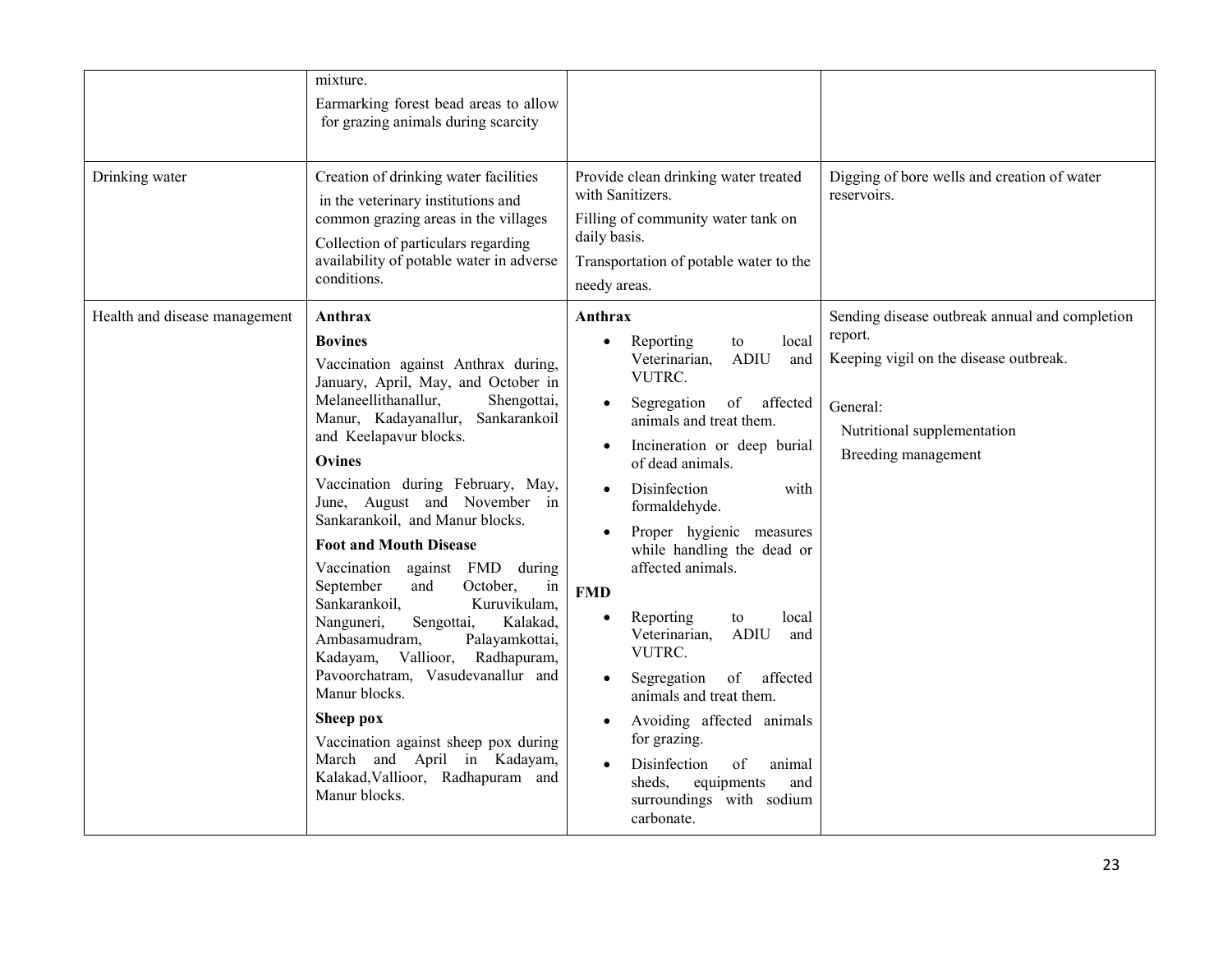| <b>Blue Tongue</b>                                                                                                                              | $\bullet$             | Avoid feeding calf with milk                                                                                       |  |
|-------------------------------------------------------------------------------------------------------------------------------------------------|-----------------------|--------------------------------------------------------------------------------------------------------------------|--|
| Vaccination against Blue tongue<br>disease during October and November                                                                          |                       | from affected animals.                                                                                             |  |
| Manur,<br>Palayamkottai,<br>in                                                                                                                  | <b>Blue</b> tongue    |                                                                                                                    |  |
| Kuruvikulam,<br>Melaneelithanallur,<br>Sankarankoil,<br>Kalakad,                                                                                | $\bullet$             | Isolation of affected<br>animals.                                                                                  |  |
| Vasudevanallur,<br>Alankulam,<br>Keelapavur, Kadayanallur, Nanguneri,<br>Radhapuram,<br>Sengottai,                                              |                       | Reporting to local<br>Veterinarian, ADIU and<br>VUTRC.                                                             |  |
| Cheranmahadevi,<br>Pappakudi<br>and<br>Ambasamudram blocks.                                                                                     |                       | Spraying insecticides against<br>Culicoides.                                                                       |  |
| <b>PPR</b><br>Vaccination against PPR disease<br>during October and November in                                                                 |                       | Disinfection of animal<br>sheds, equipments and                                                                    |  |
| Manur, Kadayanallur, Kuruvikulam<br>and Pavoorchathiram block.                                                                                  |                       | surroundings<br>Avoid stagnation of water<br>aroung animal houses.                                                 |  |
| Enterotoxaemia                                                                                                                                  |                       |                                                                                                                    |  |
| Vaccination against Enterotoxaemia<br>during January and September in<br>Sankarakoil,<br>Palayamkottai<br>and<br>Kuruvikulam blocks.            | <b>PPR</b>            | Reporting<br>to<br>local<br>Veterinarian,<br><b>ADIU</b><br>and<br>VUTRC.                                          |  |
| Haemorrhagic septicaemia                                                                                                                        |                       | affected<br>Segregation<br>of<br>animals and treat them.                                                           |  |
| Vaccination against Haemorrhagic<br>septicaemia during November in<br>Sengottai blocks.                                                         | $\bullet$<br>General: | Proper disposal of fomites.                                                                                        |  |
| <b>Brucellosis</b><br>Calfhood<br>vaccination<br>against<br><b>Brucellosis</b><br>Vasudevanallur,<br>in<br>Kadayanallur, Sengottai, Tenkasi and |                       | Entering the data and<br>information in the electronic<br>media at the NIC Centre at<br>the district Collectorate. |  |
| Ambasamudram blocks.                                                                                                                            | $\bullet$             | Preparation of disease<br>investigation report and<br>sending collected specimens<br>to CRL and CUL.               |  |
|                                                                                                                                                 |                       | Deployment of vaccination<br>squad for performing ring<br>vaccination (8 k.m. radius).                             |  |
|                                                                                                                                                 |                       | Preventing movement of                                                                                             |  |
|                                                                                                                                                 |                       |                                                                                                                    |  |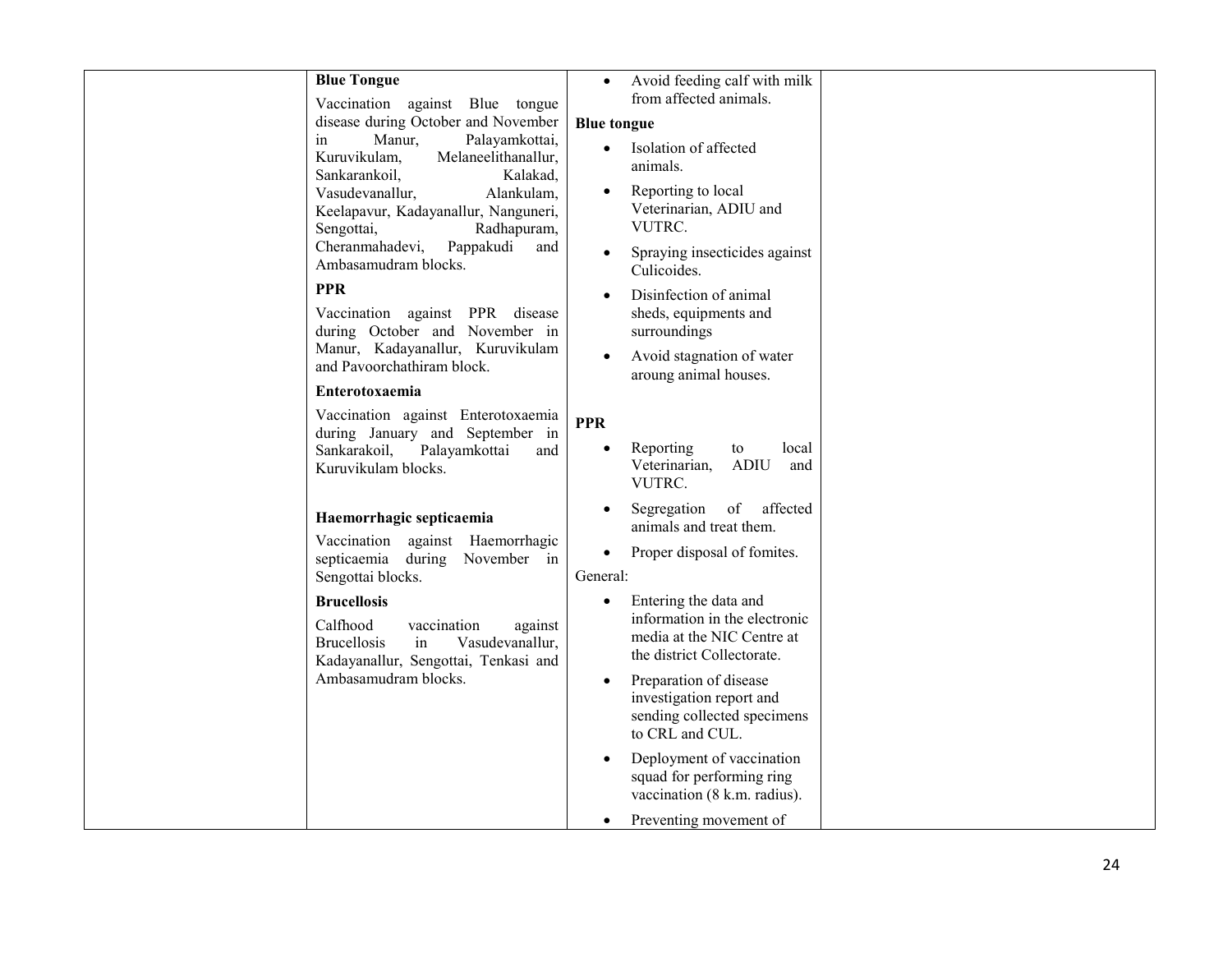|                              |                                                                                                                                                                                             | livestock in the affected<br>area.                                                                                                                       |                                                                                                                                                               |
|------------------------------|---------------------------------------------------------------------------------------------------------------------------------------------------------------------------------------------|----------------------------------------------------------------------------------------------------------------------------------------------------------|---------------------------------------------------------------------------------------------------------------------------------------------------------------|
|                              |                                                                                                                                                                                             | Nutritional supplementation<br>$\bullet$                                                                                                                 |                                                                                                                                                               |
|                              |                                                                                                                                                                                             | Summer management of<br>livestock.                                                                                                                       |                                                                                                                                                               |
|                              |                                                                                                                                                                                             | Snail control measures in the<br>water bodies.                                                                                                           |                                                                                                                                                               |
| <b>Floods</b>                |                                                                                                                                                                                             |                                                                                                                                                          |                                                                                                                                                               |
| Rescue and Rehabilitation    | A control room should be established<br>in the headquarters for information<br>exchange, co ordination of veterinary<br>support and should be manned by                                     | Animals are untied and released from<br>cages to allow them to swim, escape<br>drowning and reach safer places<br>Rescue, transport, transfer of rescued | Flooded areas to be toured and temporary camps<br>should be conducted to provide veterinary aid to<br>animals<br>The loss of livestock should be assessed for |
|                              | Veterinary Public relations officer<br>Rapid response teams with Veterinary                                                                                                                 | animals to temporary sheds in<br>elevated places.                                                                                                        | providing compensation to the livestock farmers                                                                                                               |
|                              | and Para Veterinary staff should be                                                                                                                                                         |                                                                                                                                                          | Insurance claims could be prepared for<br>compensating the loss of insured livestock                                                                          |
|                              | established to reach the flooded areas<br>for emergency treatments                                                                                                                          |                                                                                                                                                          | Provision of interest free loans to purchase                                                                                                                  |
|                              | The personnel in the mobile hospitals<br>should be adequately trained in animal                                                                                                             |                                                                                                                                                          | animals and replenish the livestock numbers in the<br>district                                                                                                |
|                              | rescue operations, CPR, first aid etc.                                                                                                                                                      |                                                                                                                                                          | Mobilising the services of private organisations in<br>the district to provide support to sustain livestock                                                   |
|                              | Preparations for shifting/evacuation of<br>livestock from flooded areas should be<br>readied with sufficient equipments,<br>first aid kits, portable corrals,<br>communication gadgets etc. |                                                                                                                                                          | farming activity                                                                                                                                              |
|                              | Creation of contingency fund with the<br>officer in charge for vehicle hiring<br>charges, rescue, rehabilitation of<br>marooned animals and birds                                           |                                                                                                                                                          |                                                                                                                                                               |
|                              | Farmers should be advised to house<br>their livestock in elevated areas with<br>proper drainage facilities                                                                                  |                                                                                                                                                          |                                                                                                                                                               |
|                              | Advise the farmers to bring their<br>livestock under Insurance cover<br>against natural calamities                                                                                          |                                                                                                                                                          |                                                                                                                                                               |
| Feed and fodder availability | Farmers should be advised to protect<br>the feed and fodder resources before                                                                                                                | The livestock should be fed in<br>temporary shelters with hay, silage,                                                                                   | Feeding ad libitum green fodder including<br>legumes to restore the normal production levels.                                                                 |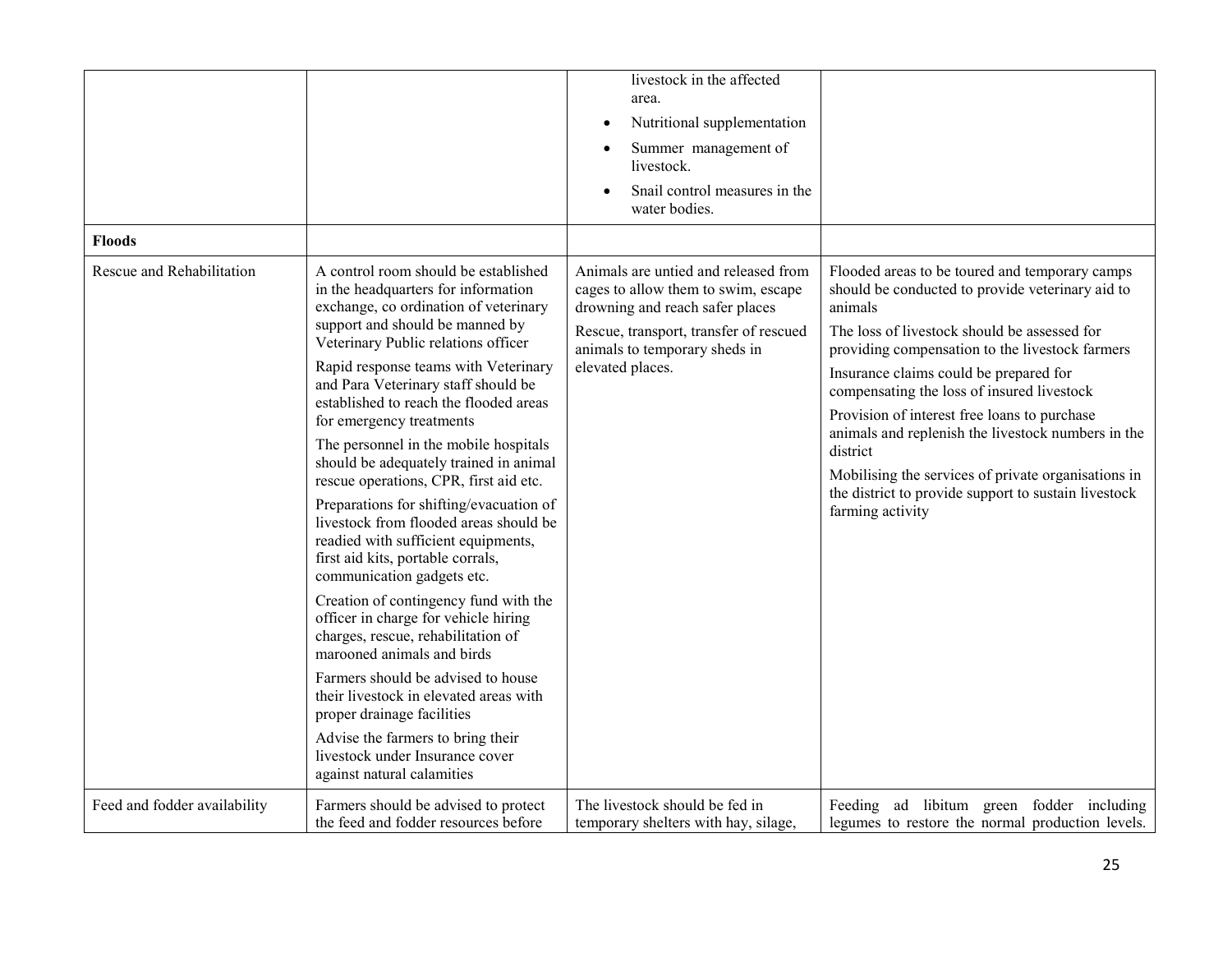|                               | the onset of monsoon<br>The sources within and outside the<br>district should be alerted of the<br>emergency situation for the supply of<br>dry fodder, crop residues, Urea<br>molasses salt licks, mineral mixtures<br>etc.<br>Educating farmers to collect sufficient<br>green fodder, tree leaves and other<br>edible plants on receipt of flood<br>warning<br>The requirements and complete<br>programme of catering to feed and<br>fodder supply should be kept ready<br>with the officer in charge of the action<br>during floods                        | concentrate feed, Urea molasses<br>blocks, total mixed rations brought in<br>from other places                                                                                                                                                                                                                                                                                                                                      | Mineral supplementation for heifers and cows<br>should be regularised.<br>Supply of quality seeds of COFS 29, AT Maize,<br>Stylo etc. and motivating the farmers to cultivate<br>and harvest well before onset of monsoon |
|-------------------------------|----------------------------------------------------------------------------------------------------------------------------------------------------------------------------------------------------------------------------------------------------------------------------------------------------------------------------------------------------------------------------------------------------------------------------------------------------------------------------------------------------------------------------------------------------------------|-------------------------------------------------------------------------------------------------------------------------------------------------------------------------------------------------------------------------------------------------------------------------------------------------------------------------------------------------------------------------------------------------------------------------------------|---------------------------------------------------------------------------------------------------------------------------------------------------------------------------------------------------------------------------|
| Drinking water                | The requirements of drinking water<br>needed in the affected areas should be<br>assessed and arrangements to be made<br>to provide clean, sanitised water for<br>the livestock                                                                                                                                                                                                                                                                                                                                                                                 | Clean chlorinated drinking water<br>should be provided in required<br>quantities to livestock in the<br>temporary shelters and pens                                                                                                                                                                                                                                                                                                 |                                                                                                                                                                                                                           |
| Health and disease management | Anthrax<br><b>Bovines</b><br>Vaccination against Anthrax during,<br>January, April, May, and October in<br>Melaneellithanallur,<br>Shengottai,<br>Manur, Kadayanallur, Sankarankoil<br>and Keelapavur blocks.<br><b>Ovines</b><br>Vaccination during February, May,<br>June, August and November in<br>Sankarankoil, and Manur blocks.<br><b>Foot and Mouth Disease</b><br>Vaccination<br>against FMD during<br>October,<br>September<br>and<br>in<br>Sankarankoil,<br>Kuruvikulam,<br>Kalakad,<br>Nanguneri,<br>Sengottai,<br>Ambasamudram,<br>Palayamkottai, | Anthrax<br>Reporting<br>local<br>to<br>Veterinarian,<br><b>ADIU</b><br>and<br>VUTRC.<br>Segregation of<br>affected<br>$\bullet$<br>animals and treat them.<br>Incineration or deep burial<br>$\bullet$<br>of dead animals.<br>Disinfection<br>with<br>formaldehyde.<br>Proper hygienic measures<br>while handling the dead or<br>affected animals.<br><b>FMD</b><br>Reporting<br>local<br>to<br>Veterinarian,<br><b>ADIU</b><br>and | Sending disease outbreak annual and completion<br>report.<br>Keeping vigil on the disease outbreak.<br>General:<br>Nutritional supplementation<br>Breeding management                                                     |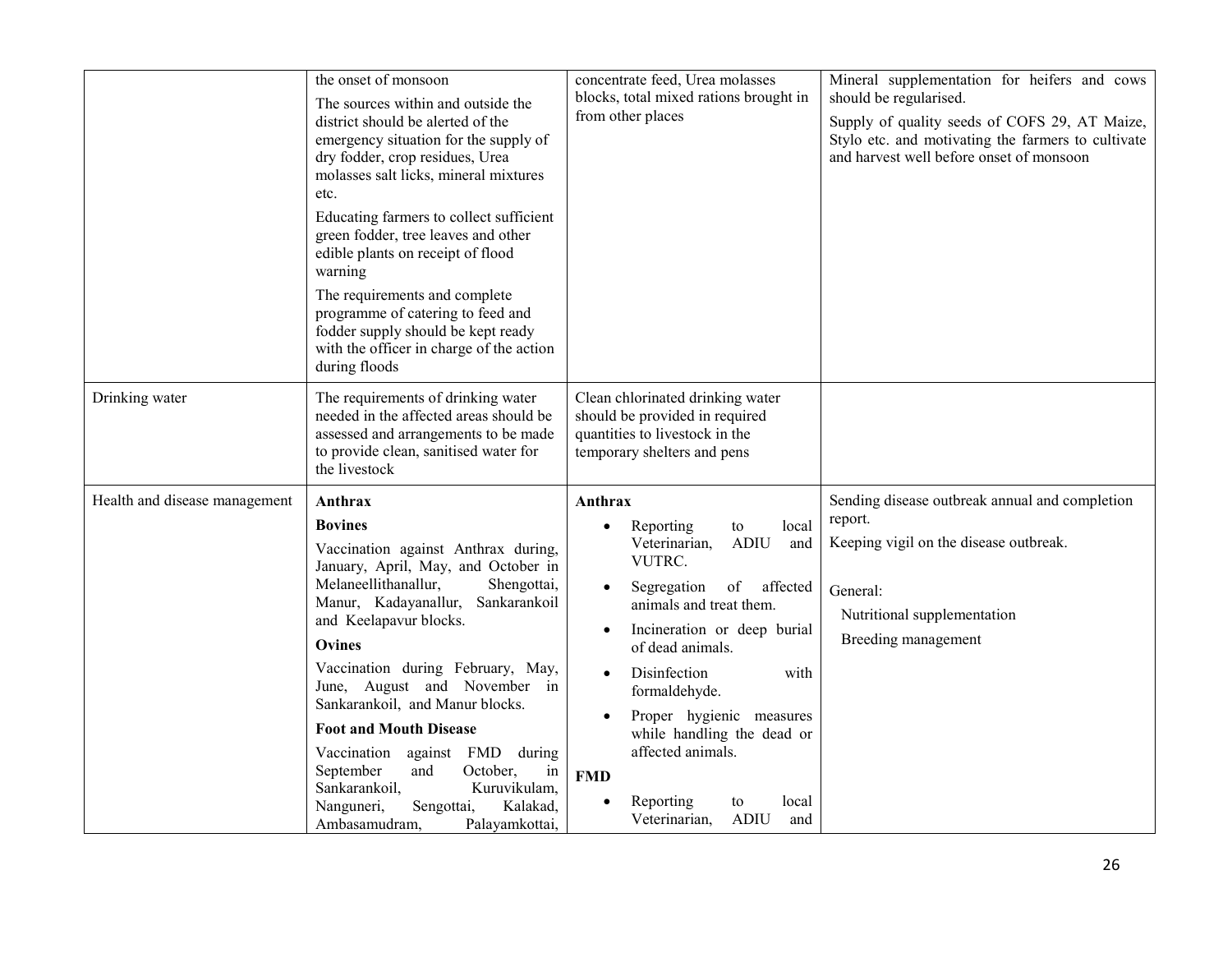|                  | Vallioor,<br>Radhapuram,<br>Kadayam,<br>Pavoorchatram, Vasudevanallur and<br>Manur blocks.<br>Sheep pox<br>Vaccination against sheep pox during<br>March and April in Kadayam,<br>Kalakad, Vallioor, Radhapuram and<br>Manur blocks.                                                                                                                                                                                                                                                                                       | $\bullet$<br>$\bullet$                                                     | VUTRC.<br>Segregation<br>of affected<br>animals and treat them.<br>Avoiding affected animals<br>for grazing.<br>Disinfection<br>of<br>animal<br>sheds,<br>equipments<br>and<br>surroundings with sodium<br>carbonate.                                                                                                                    |  |
|------------------|----------------------------------------------------------------------------------------------------------------------------------------------------------------------------------------------------------------------------------------------------------------------------------------------------------------------------------------------------------------------------------------------------------------------------------------------------------------------------------------------------------------------------|----------------------------------------------------------------------------|------------------------------------------------------------------------------------------------------------------------------------------------------------------------------------------------------------------------------------------------------------------------------------------------------------------------------------------|--|
| in<br><b>PPR</b> | <b>Blue Tongue</b><br>Vaccination against Blue tongue<br>disease during October and November<br>Manur,<br>Palayamkottai,<br>Kuruvikulam,<br>Melaneelithanallur,<br>Sankarankoil,<br>Kalakad,<br>Vasudevanallur,<br>Alankulam,<br>Keelapavur, Kadayanallur, Nanguneri,<br>Sengottai,<br>Radhapuram,<br>Cheranmahadevi,<br>Pappakudi<br>and<br>Ambasamudram blocks.<br>Vaccination against PPR disease<br>during October and November in<br>Manur, Kadayanallur, Kuruvikulam<br>and Pavoorchathiram block.<br>Enterotoxaemia | $\bullet$<br><b>Blue tongue</b><br>$\bullet$<br>$\bullet$                  | Avoid feeding calf with milk<br>from affected animals.<br>Isolation of affected<br>animals.<br>Reporting to local<br>Veterinarian, ADIU and<br>VUTRC.<br>Spraying insecticides against<br>Culicoides mosquitoes<br>Disinfection of animal<br>sheds, equipments and<br>surroundings<br>Avoid stagnation of water<br>around animal houses. |  |
|                  | Vaccination against Enterotoxaemia<br>during January and September in<br>Sankarakoil,<br>Palayamkottai<br>and<br>Kuruvikulam blocks.<br>Haemorrhagic septicaemia<br>Vaccination against Haemorrhagic<br>during November in<br>septicaemia<br>Sengottai blocks.<br><b>Brucellosis</b><br>Calfhood<br>vaccination<br>against<br>Vasudevanallur,<br><b>Brucellosis</b><br>in                                                                                                                                                  | <b>PPR</b><br>$\bullet$<br>$\bullet$<br>$\bullet$<br>General:<br>$\bullet$ | Reporting<br>local<br>to<br>Veterinarian,<br><b>ADIU</b><br>and<br>VUTRC.<br>of affected<br>Segregation<br>animals and treat them.<br>Proper disposal of fomites.<br>Preparation of disease<br>investigation report and<br>sending collected specimens                                                                                   |  |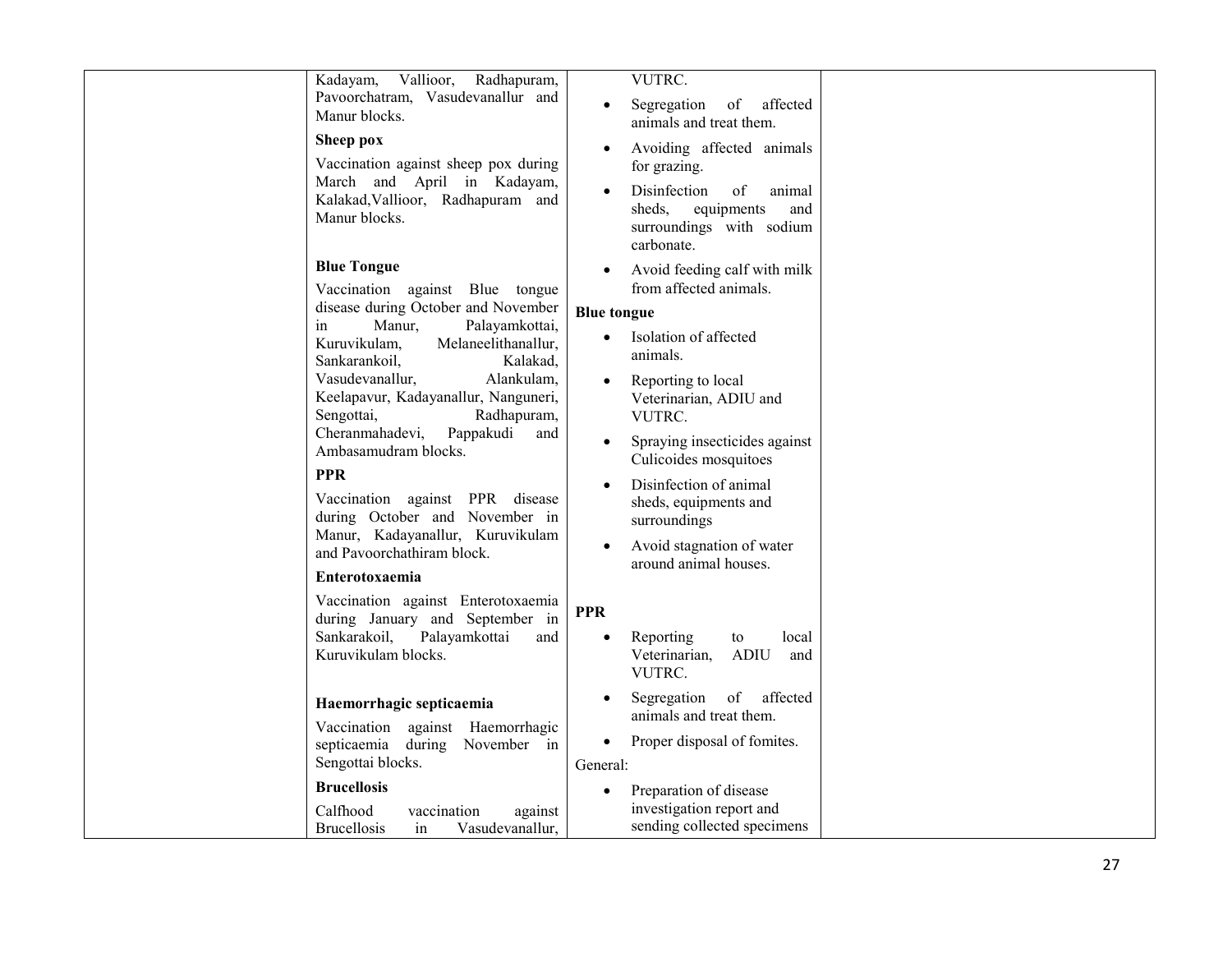|                         | Kadayanallur, Sengottai, Tenkasi and<br>Ambasamudram blocks. | to CRL and CUL.                                                                                                                 |
|-------------------------|--------------------------------------------------------------|---------------------------------------------------------------------------------------------------------------------------------|
|                         |                                                              | Deployment of vaccination<br>$\bullet$<br>squad for performing ring<br>vaccination (8 k.m. radius).                             |
|                         |                                                              | Preventing movement of<br>$\bullet$<br>livestock in the affected<br>area.                                                       |
|                         |                                                              | Regular disinfectant and<br>$\bullet$<br>insecticide spraying of<br>livestock premises                                          |
|                         |                                                              | Entering the data and<br>$\bullet$<br>information in the electronic<br>media at the NIC Centre at<br>the district Collectorate. |
| Cyclone                 |                                                              |                                                                                                                                 |
| Heat wave and cold wave |                                                              |                                                                                                                                 |

### 2.5.2 Poultry

|                                           |                                                                                                 | <b>Suggested contingency measures</b>                                                 | Convergence/linkages with ongoing<br>programs, if any                               |                                                                                           |
|-------------------------------------------|-------------------------------------------------------------------------------------------------|---------------------------------------------------------------------------------------|-------------------------------------------------------------------------------------|-------------------------------------------------------------------------------------------|
|                                           | Before the event                                                                                | During the event                                                                      | After the event                                                                     |                                                                                           |
| <b>Drought</b>                            |                                                                                                 |                                                                                       |                                                                                     |                                                                                           |
| Feeding, Health and Disease<br>management | Vaccination against<br>Ranikhet disease and IBD.<br>Deworming                                   | Feeding during cooler<br>parts of the day (early<br>morning and evening).             | 1. Nutritional<br>supplementation of<br>poultry.                                    | TANUVAS Agro Meteorological Advisory<br>Centre, Namakkal.                                 |
| load.                                     | Provision of foggers and<br>sprinklers to reduce heat                                           | Mixing water in the<br>concentrate mash and<br>feeding                                | 2. Preparation of road<br>map for increasing the<br>feed ingredients<br>production. | Linked to the regular vaccination<br>programmes of the Department of Animal<br>Husbandry. |
|                                           | Supplementation of<br>vitamins, minerals and<br>antistress formula.<br>Planning to avoid laying | Increasing the height of<br>deep litter.<br>Reducing the number of<br>birds per shed. | 3. Ensuring enough<br>stock of ingredients in<br>the future.                        |                                                                                           |
|                                           | period from 15th April to                                                                       | Provision of ceiling fan                                                              | Disease Outbreak:                                                                   |                                                                                           |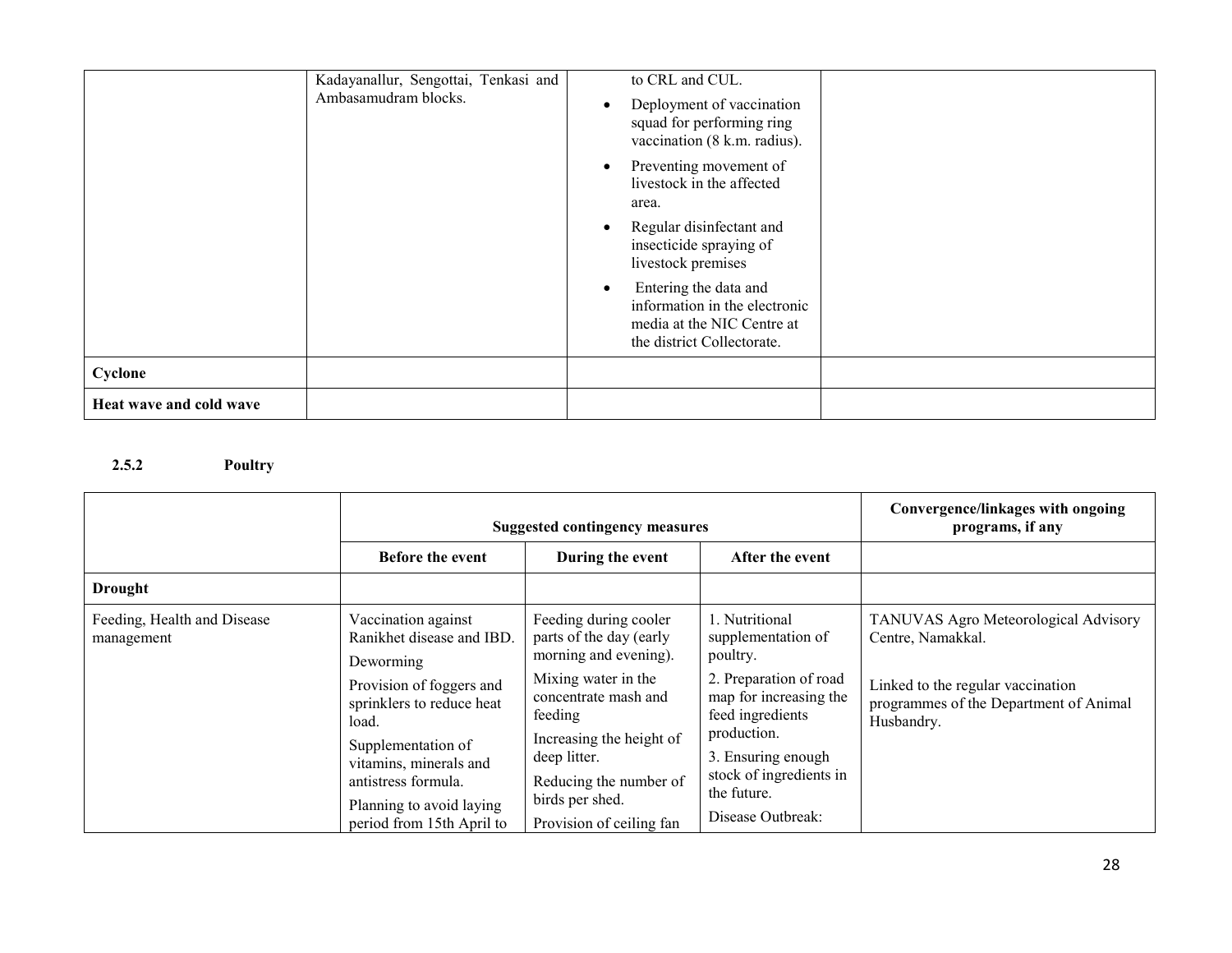|                | $15th$ June.<br>Avoiding purchase of<br>chicks between October<br>to January.                                                                                      | $@$ one per 1000 sq.ft.<br>Anticoccidial<br>supplementation.<br>Supplementation of<br>vitamins and minerals.<br>Avoiding vaccination<br>and debeaking.<br>Reducing the energy<br>density of ration and<br>increasing the lysine,<br>methionine and Vitamin<br>C in the ration.<br>Adding potassium<br>chloride and sodium<br>bicarbonate in the ration<br>$@38$ g per Tonne of<br>feed.<br>Storing the feed only for<br>short duration to avoid<br>loss of vitamins.<br><b>Disease Outbreak:</b><br>Reporting the outbreak<br>to the local veterinarian.<br>Isolation and treatment<br>affected stock.<br>Proper disposal of dead<br>birds.<br>Collection of samples<br>and send to CRL and<br>CUL. | 1. No poultry should<br>be introduced in the<br>area for next 3 months.<br>2. Compensation for<br>forced culling.<br>3. Sending the disease<br>outbreak annual and<br>completion report. |  |
|----------------|--------------------------------------------------------------------------------------------------------------------------------------------------------------------|-----------------------------------------------------------------------------------------------------------------------------------------------------------------------------------------------------------------------------------------------------------------------------------------------------------------------------------------------------------------------------------------------------------------------------------------------------------------------------------------------------------------------------------------------------------------------------------------------------------------------------------------------------------------------------------------------------|------------------------------------------------------------------------------------------------------------------------------------------------------------------------------------------|--|
| Drinking water | The requirements of<br>drinking water needed in<br>the affected areas should<br>be assessed and<br>arrangements to be made<br>to provide clean, sanitised<br>water | Continuous supply of<br>cool potable water by<br>increasing the number of<br>waterers.<br>Providing water with ice<br>cubes.<br>Proper water sanitation.                                                                                                                                                                                                                                                                                                                                                                                                                                                                                                                                            |                                                                                                                                                                                          |  |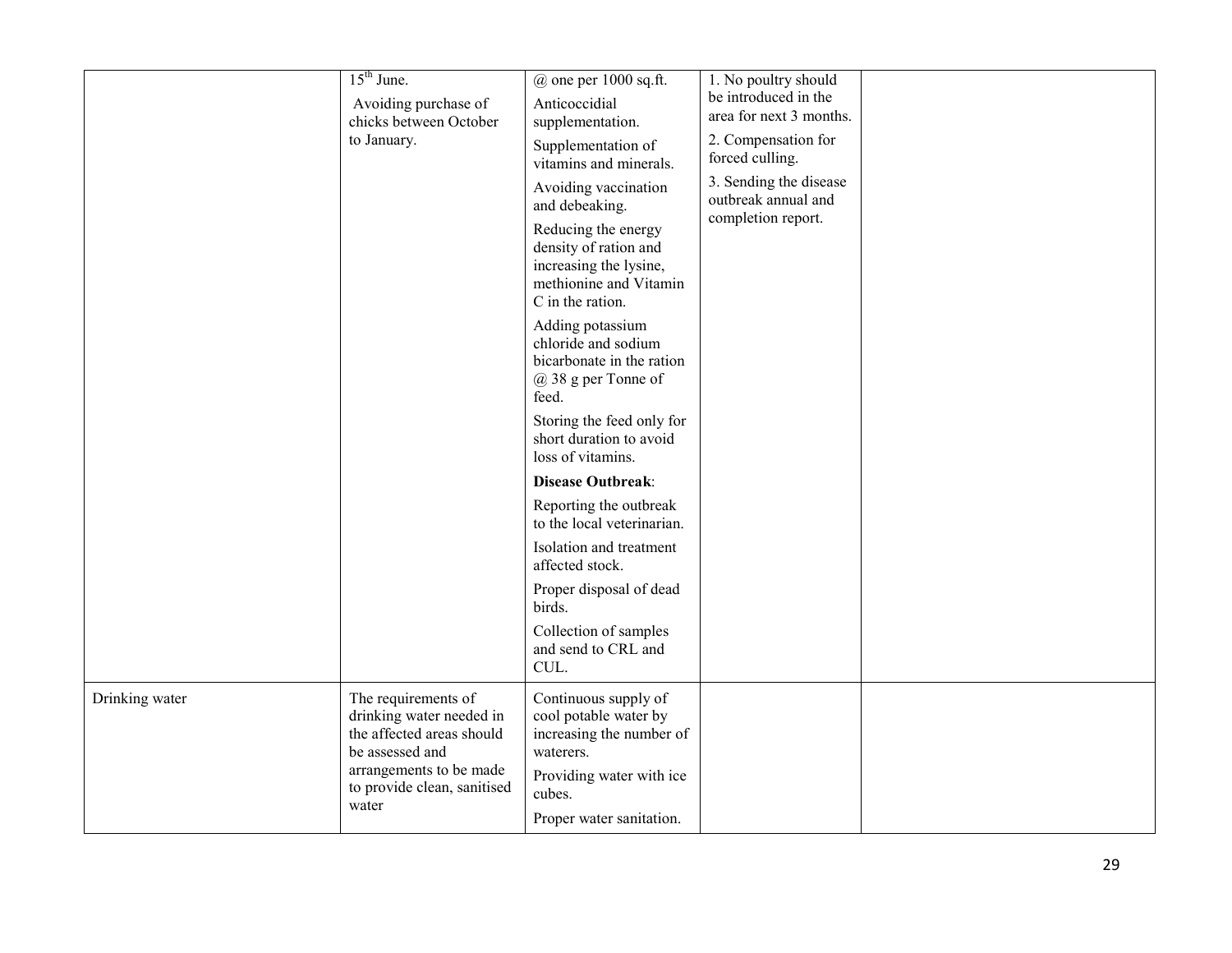| <b>Floods</b>                             |                                                                                                                                                                                                                                                                                                                                                                                                                                                                                                      | Filling overhead tanks<br>with water in the<br>afternoons.<br>Providing B-Complex<br>and Vitamin C in water.                                                                                                                                                 |                                                                                                                                                                                                                              |                                                                                                                                                        |
|-------------------------------------------|------------------------------------------------------------------------------------------------------------------------------------------------------------------------------------------------------------------------------------------------------------------------------------------------------------------------------------------------------------------------------------------------------------------------------------------------------------------------------------------------------|--------------------------------------------------------------------------------------------------------------------------------------------------------------------------------------------------------------------------------------------------------------|------------------------------------------------------------------------------------------------------------------------------------------------------------------------------------------------------------------------------|--------------------------------------------------------------------------------------------------------------------------------------------------------|
| Rescue and Rehabilitation                 | Preparations for<br>shifting/evacuation of<br>Poultry from flooded areas<br>should be readied with<br>sufficient equipments, first<br>aid kits, portable corrals,<br>communication gadgets<br>etc.<br>Creation of contingency<br>fund with the officer in<br>charge for vehicle hiring<br>charges, rescue,<br>rehabilitation of marooned<br>animals and birds<br>Farmers should be advised<br>to house their poultry in<br>sheds constructed in<br>elevated areas with proper<br>drainage facilities | Rescue, transport,<br>transfer of rescued<br>animals to temporary<br>sheds in elevated places.<br>Birds are rescued with<br>bamboo baskets and<br>transferred to temporary<br>pens                                                                           | The loss of poultry<br>should be assessed for<br>providing<br>compensation to the<br>farmers<br>Provision of interest<br>free loans to establish<br>new poultry units in<br>the district                                     |                                                                                                                                                        |
| Feeding, Health and Disease<br>management | Vaccination against<br>Ranikhet disease and IBD.<br>Deworming<br>Supplementation of<br>vitamins, minerals and<br>antistress formula.                                                                                                                                                                                                                                                                                                                                                                 | Provision of<br>Supplementation of<br>vitamins and minerals.<br><b>Disease Outbreak:</b><br>Reporting the outbreak<br>to the local veterinarian.<br>Isolation and treatment<br>affected stock.<br>Proper disposal of dead<br>birds.<br>Collection of samples | 1. Nutritional<br>supplementation of<br>poultry.<br>2. Preparation of road<br>map for increasing the<br>feed ingredients<br>production.<br>3. Ensuring enough<br>stock of ingredients in<br>the future.<br>Disease Outbreak: | TANUVAS Agro Meteorological Advisory<br>Centre, Namakkal.<br>Linked to the regular vaccination<br>programmes of the Department of Animal<br>Husbandry. |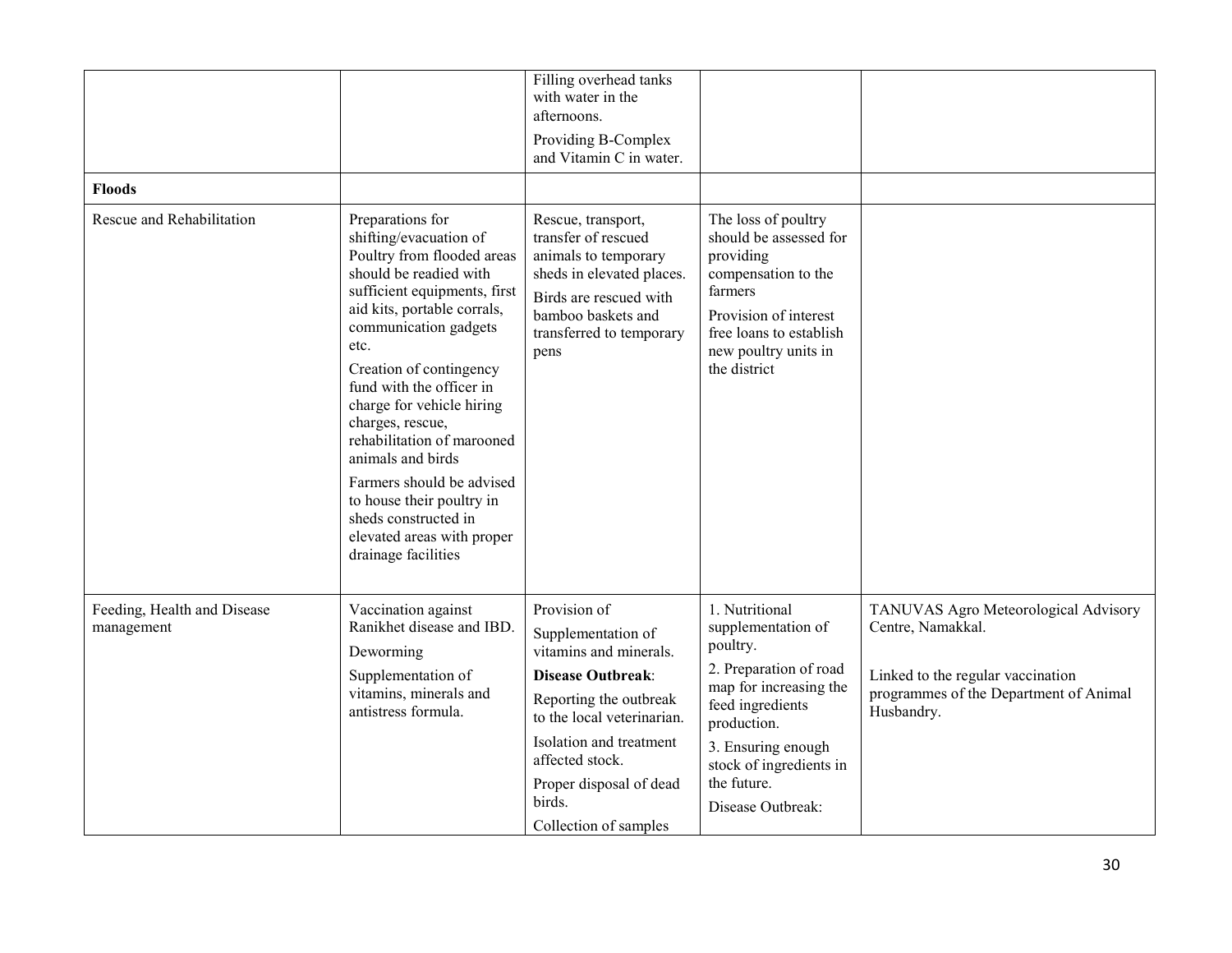|                                |                                                                                                                                                                                                                                                                          | and send to CRL and<br>CUL.                                                                                                                                                                                                                                                                                                                                            | 1. No poultry should<br>be introduced in the<br>area for next 3 months.<br>2. Compensation for<br>forced culling.<br>3. Sending the disease<br>outbreak annual and<br>completion report. |  |
|--------------------------------|--------------------------------------------------------------------------------------------------------------------------------------------------------------------------------------------------------------------------------------------------------------------------|------------------------------------------------------------------------------------------------------------------------------------------------------------------------------------------------------------------------------------------------------------------------------------------------------------------------------------------------------------------------|------------------------------------------------------------------------------------------------------------------------------------------------------------------------------------------|--|
| Drinking water                 | The requirements of<br>drinking water needed in<br>the affected areas should<br>be assessed and<br>arrangements to be made<br>to provide clean, sanitised<br>water                                                                                                       | Provision of sanitised<br>water in the temporary<br>sheds.<br>Providing B-Complex<br>and Vitamin C in water.                                                                                                                                                                                                                                                           |                                                                                                                                                                                          |  |
| Cyclone                        |                                                                                                                                                                                                                                                                          |                                                                                                                                                                                                                                                                                                                                                                        |                                                                                                                                                                                          |  |
| <b>Heat wave</b>               |                                                                                                                                                                                                                                                                          |                                                                                                                                                                                                                                                                                                                                                                        |                                                                                                                                                                                          |  |
| Shelter/environment management | Before Heat wave:<br>Plantation of trees around<br>the poultry shed.<br>Purchase of new<br><sub>or</sub><br>regular upkeep of the<br>existing<br>sprinklers/foggers.<br>Hanging the wet gunny<br>bags on the sides of the<br>shelter to provide a cooler<br>environment. | During Heat wave:<br>Keep the shelter fully<br>aerated.<br>Use water sprinklers and<br>foggers.<br>Use of industrial fans.<br>Use of wet gunny bags<br>along the sides of the<br>shelter.<br>Trees must not be pruned<br>during the heat wave.<br>Reduce the stock density<br>in deep litter system.<br>Supplementation of anti-<br>stress formulation in the<br>feed. |                                                                                                                                                                                          |  |
| Health and disease management  | Before Heat wave:<br>Assessment of RD titre                                                                                                                                                                                                                              | During Heat wave:<br>Continuous supply of                                                                                                                                                                                                                                                                                                                              |                                                                                                                                                                                          |  |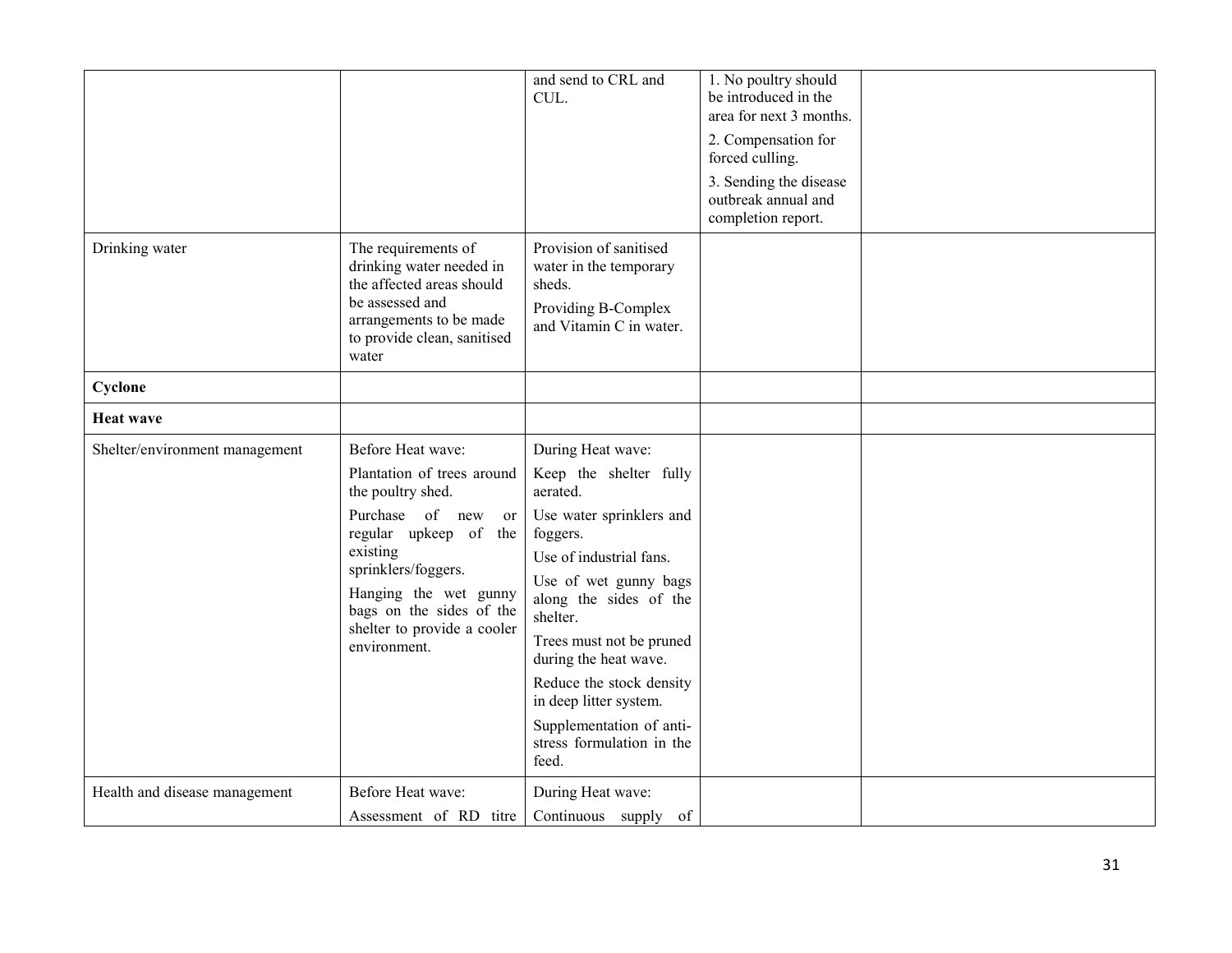| and vaccination against                                                                                                                                                                                                                                  | cool potable water.                                                                                                                                                                                                                                                                                                                                                                                                                                                                                                                                                                                                                                                                                                                                  |
|----------------------------------------------------------------------------------------------------------------------------------------------------------------------------------------------------------------------------------------------------------|------------------------------------------------------------------------------------------------------------------------------------------------------------------------------------------------------------------------------------------------------------------------------------------------------------------------------------------------------------------------------------------------------------------------------------------------------------------------------------------------------------------------------------------------------------------------------------------------------------------------------------------------------------------------------------------------------------------------------------------------------|
| RD and IBD.                                                                                                                                                                                                                                              | Feeding during cooler                                                                                                                                                                                                                                                                                                                                                                                                                                                                                                                                                                                                                                                                                                                                |
| Deworming of poultry.                                                                                                                                                                                                                                    | part of the day (early                                                                                                                                                                                                                                                                                                                                                                                                                                                                                                                                                                                                                                                                                                                               |
| Provision of foggers and                                                                                                                                                                                                                                 | morning and evening).                                                                                                                                                                                                                                                                                                                                                                                                                                                                                                                                                                                                                                                                                                                                |
| sprinklers to reduce heat                                                                                                                                                                                                                                | Increasing the height of                                                                                                                                                                                                                                                                                                                                                                                                                                                                                                                                                                                                                                                                                                                             |
| load.<br>Supplementation<br>vitamins and minerals.<br>planning<br>Proper<br>disposal of batch between<br>September to January to<br>avoid mortality during the<br>summer.<br>Provision<br>of<br>environment in the farm<br>premises<br>by<br>plantation. | deep litter.<br>Reducing the number of<br>of<br>birds per shed.<br>Provision of ceiling fan<br>and<br>$@$ one per 1000 sq.ft.<br>Anticoccidial measures.<br>Summer management of<br>poultry- use of foggers<br>cooler<br>and sprinklers<br>Supplementation<br>of<br>tree<br>vitamins and minerals.<br>Avoiding<br>vaccination<br>and debeaking during<br>summer.<br>Storing the feed only for<br>short duration to avoid<br>loss of vitamins.<br>Avoiding having stock<br>of layers between 21 to<br>36 weeks of age.<br><b>Disease Outbreak:</b><br>Reporting the outbreak<br>to the local veterinarian.<br>Isolation and treatment<br>affected stock.<br>Proper disposal of dead<br>birds.<br>Collection of samples<br>and send to CRL and<br>CUL. |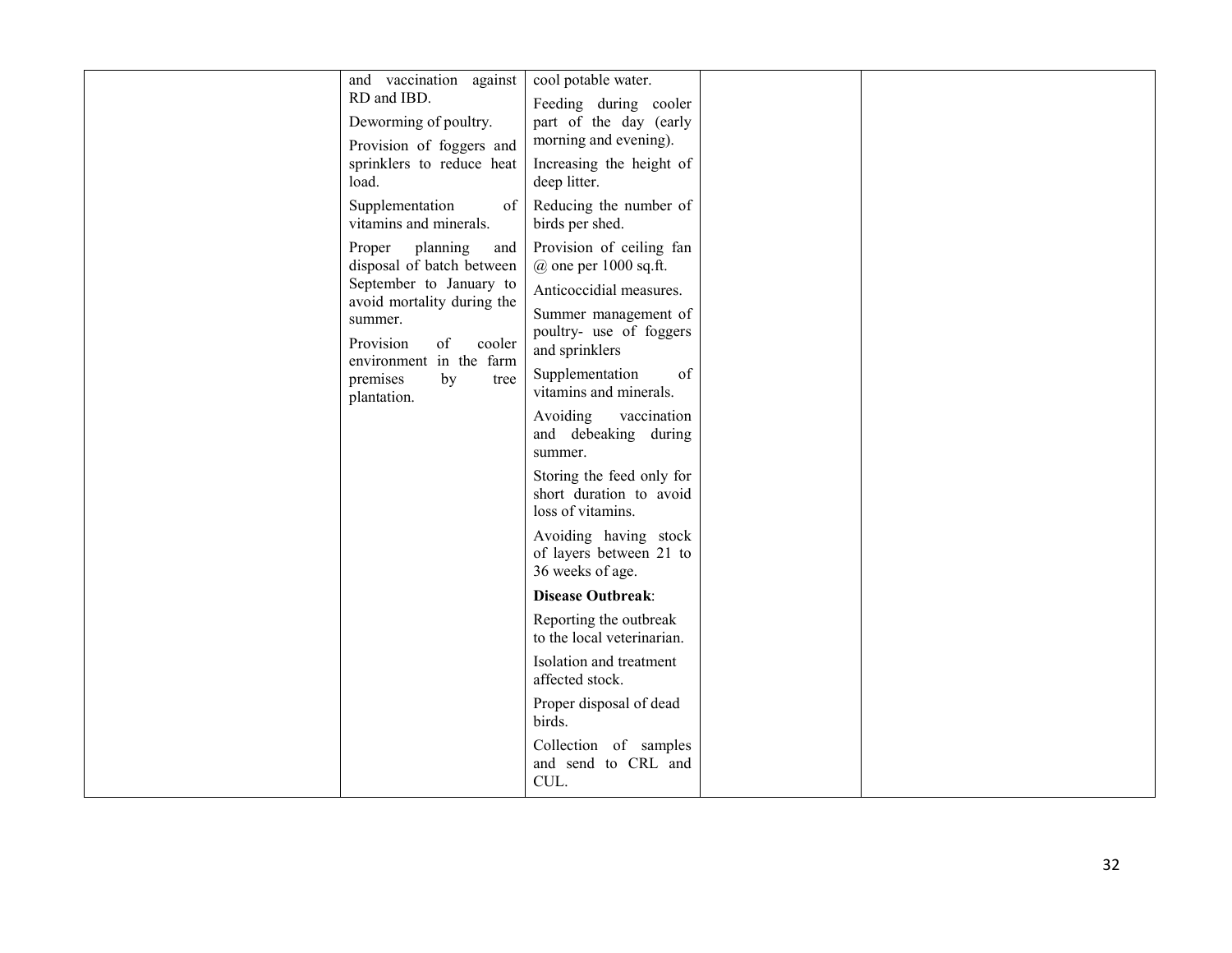#### 2.5.3Fisheries/ Aquaculture

|                                                                         | <b>Suggested contingency measures</b>                |                                                                                  |                                                                                             |  |
|-------------------------------------------------------------------------|------------------------------------------------------|----------------------------------------------------------------------------------|---------------------------------------------------------------------------------------------|--|
|                                                                         | Before the event                                     | During the event                                                                 | After the event                                                                             |  |
| 1) Drought                                                              |                                                      |                                                                                  |                                                                                             |  |
| A. Capture                                                              |                                                      |                                                                                  |                                                                                             |  |
| Marine                                                                  | Repairing the crafts and gears                       | Repairing the crafts and gears.                                                  | Training the fishermen in hygienic handling of<br>fishes and fish processing.               |  |
| Inland                                                                  |                                                      |                                                                                  |                                                                                             |  |
| (i) Shallow water depth due to<br>insufficient rains/inflow             | Drying and disinfecting the ponds                    | Drying and disinfecting the ponds                                                | Training the fish farmers in fish culture<br>practices                                      |  |
| (ii) Changes in water quality                                           | Analysing the water quality<br>parameters            |                                                                                  | Assessing the microbial load of the sediment<br>and water.                                  |  |
| (iii) Any other                                                         | ---                                                  | ---                                                                              | $---$                                                                                       |  |
| <b>B.</b> Aquaculture                                                   |                                                      |                                                                                  |                                                                                             |  |
| (i) Shallow water in ponds due to<br>insufficient rains/inflow          | Harvesting the fish tanks                            | Desilting the tanks for rectifying<br>disease problem.                           | Training the fish farmers in composite fish<br>culture practice                             |  |
| (ii) Impact of salt load build up in<br>ponds / change in water quality | Assessment of water hardness and<br>salinity check.  | Assessing the environmental<br>parameters for algal check.                       | Conducting awareness camps in fish culture<br>practices.                                    |  |
| (iii) Any other                                                         | $---$                                                | ---                                                                              | $\frac{1}{2}$                                                                               |  |
| 2) Floods                                                               |                                                      |                                                                                  |                                                                                             |  |
| A. Capture                                                              |                                                      |                                                                                  |                                                                                             |  |
| Marine                                                                  | Repairing the crafts and gears.                      | Keep the crafts and gears in safe<br>condition.                                  | Training the fishermen in hygienic handling of<br>fishes, fish preservation and processing. |  |
| Inland                                                                  |                                                      |                                                                                  |                                                                                             |  |
| (i) Average compensation paid due to<br>loss of human life              | Keep the flood warning systems in<br>alert condition | Keep the inlets and outlets in alert<br>condition to tackle flood water<br>rush. | Survey the human loss for paying compensation<br>benefits.                                  |  |
| (ii) No. of boats / nets/damaged                                        |                                                      |                                                                                  |                                                                                             |  |
| (iii) No.of houses damaged                                              | Alert the fish farmers before floods                 | Warning systems to be alerted                                                    | Survey on the houses damaged                                                                |  |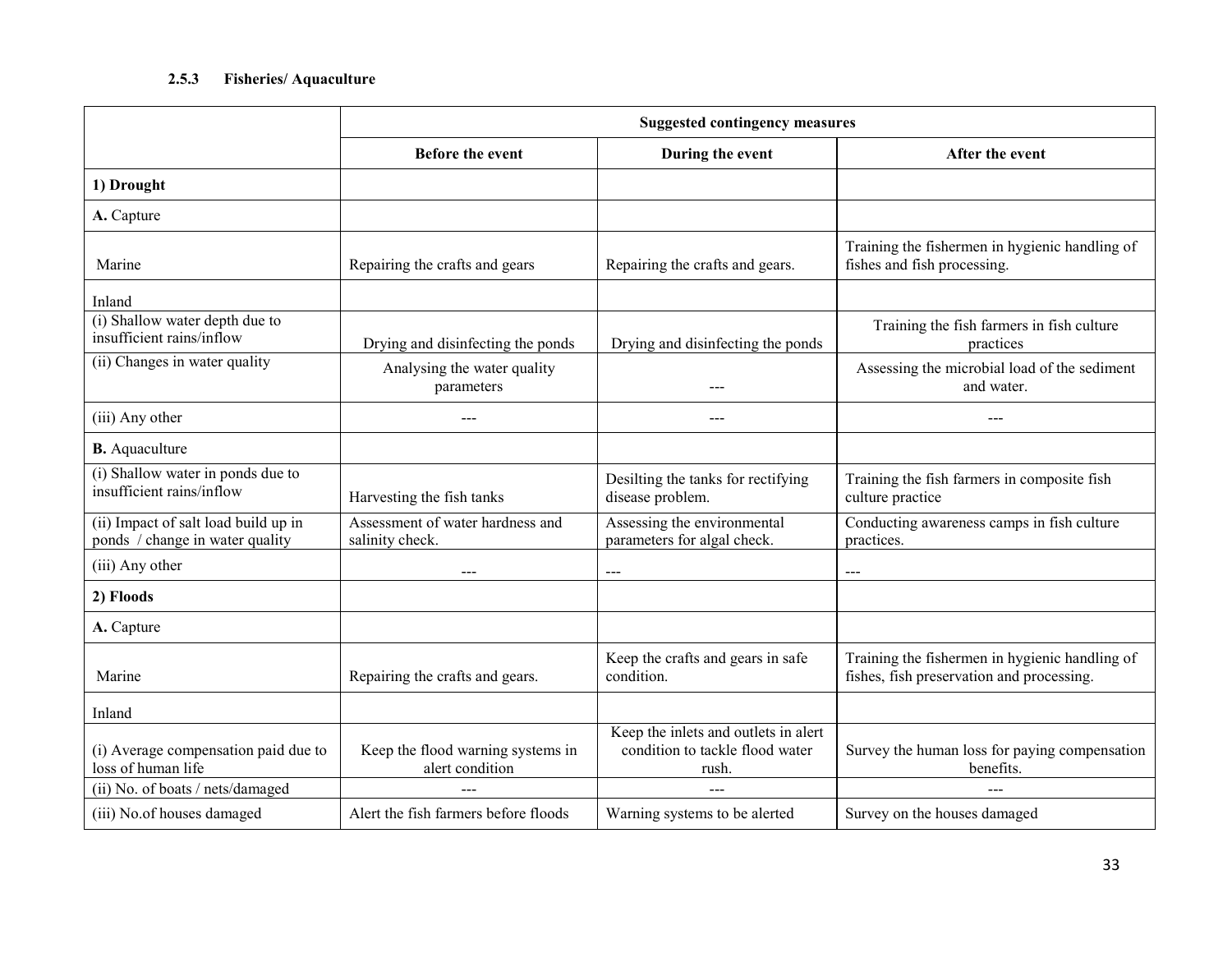| (iv) Loss of stock                                              | Sampling the fish stock in tanks and<br>ponds.        |                                                                  | Sampling the tanks and ponds for loss of fish<br>stock.             |
|-----------------------------------------------------------------|-------------------------------------------------------|------------------------------------------------------------------|---------------------------------------------------------------------|
| (v) Changes in water quality                                    | Environmental monitoring of the<br>aquatic systems    | Analysing the environmental<br>parameters of the tanks and ponds | Assess the plankton productivity of tanks and<br>ponds.             |
| (vi) Health and diseases                                        | Check the microbial load of the<br>sediment and water |                                                                  | Check the presence of microbial pathogens in<br>water and sediment. |
| <b>B.</b> Aquaculture                                           |                                                       |                                                                  |                                                                     |
| (i) Inundation with flood water                                 | Harvesting the farms.                                 | Keeping the ponds without<br>stocking                            | Making the ponds ready for stocking                                 |
| (ii) Water continuation and changes in<br>water quality         | Water quality check                                   | Water quality check.                                             | Assessing the water quality for seed stocking.                      |
| (iii) Health and diseases                                       | Checking the microbial load.                          | Checking the microbial load.                                     | Water treatment for control of microbes.                            |
| (iv) Loss of stock and inputs (feed,<br>chemicals etc)          | $---$                                                 | $---$                                                            | $---$                                                               |
| (v) Infrastructure damage (pumps,<br>aerators, huts etc)        |                                                       |                                                                  |                                                                     |
| (vi) Any other                                                  |                                                       | $---$                                                            | ---                                                                 |
| 3. Cyclone / Tsunami                                            |                                                       |                                                                  |                                                                     |
| A. Capture                                                      |                                                       |                                                                  |                                                                     |
| Marine                                                          |                                                       |                                                                  |                                                                     |
| (i) Average compensation paid due to<br>loss of fishermen lives | Safety of fishermen and fishing<br>accessories.       | Safety of fishermen and fishing<br>accessories.                  | Estimating the loss of lives for compensation.                      |
| (ii) Avg. no. of boats / nets/damaged                           | Safety of boats and nets.                             | Keeping the boats and nets in safe<br>condition.                 | Assessing the damages to boats and nets.                            |
| (iii) Avg. no. of houses damaged                                | Safety of houses                                      | Safety of houses                                                 | Estimating the loss for damaged houses.                             |
| Inland                                                          |                                                       |                                                                  |                                                                     |
| B. Aquaculture                                                  | $---$                                                 | $---$                                                            | ---                                                                 |
| (i) Overflow / flooding of ponds                                |                                                       |                                                                  |                                                                     |